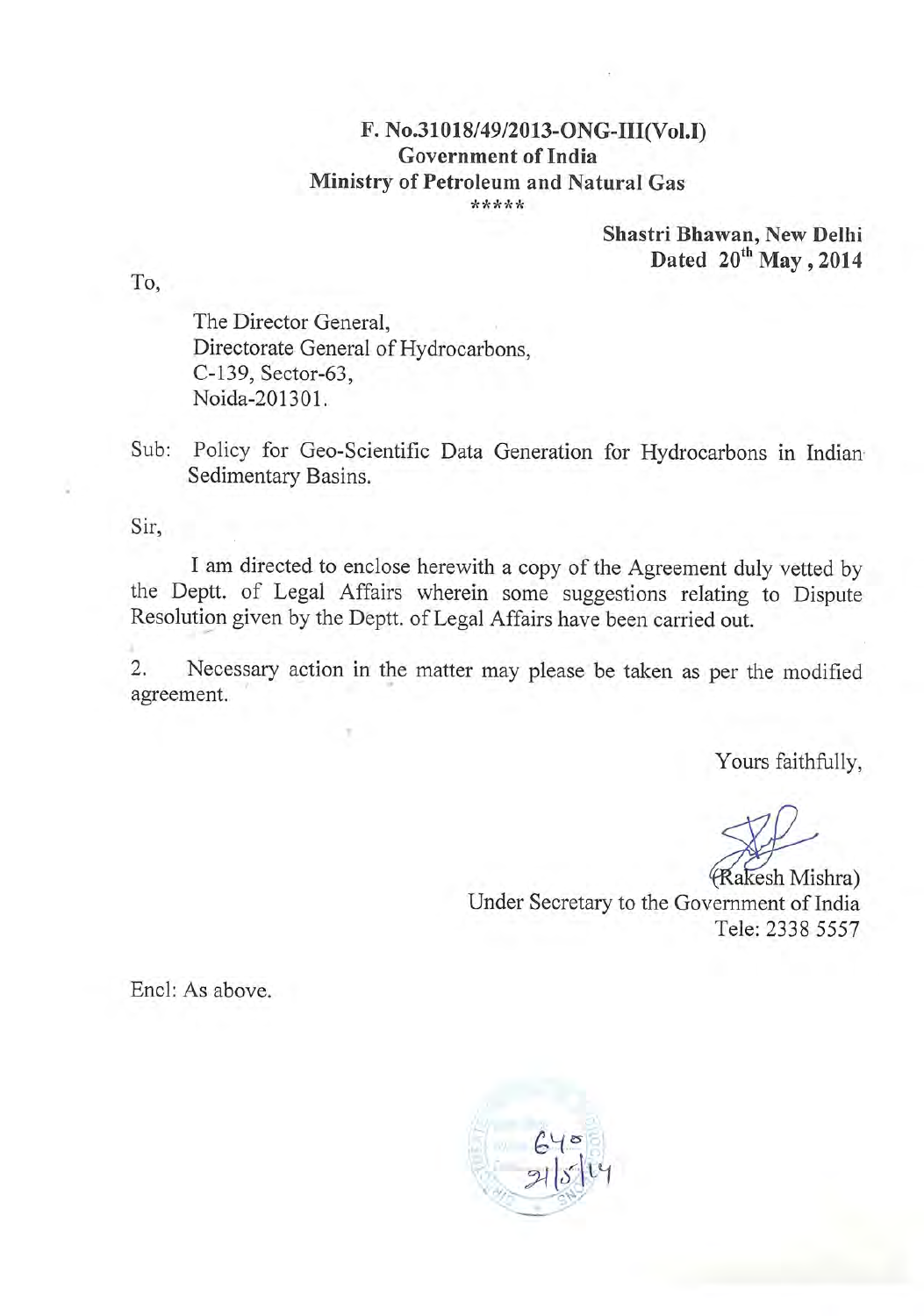# **POLICY FOR GEO-SCIENTIFIC DATA GENERATION FOR HYDROCARBONS IN INDIAN SEDIMENTARY BASINS**

## 1. **INTRODUCTION**

- 1.1 The hydrocarbon sector plays a vital role in the economic growth of the country as oil and gas continue to play a pre-eminent role in meeting the energy requirements of the nation. The 'India Hydrocarbon Vision 2025' **(Annexure-IV)** outlines the overall prospective and vision for this purpose.
- 1.2 The growth of the economy would automatically lead to growth in energy consumption. The gap between demand and supply of crude oil, natural gas and petroleum products from indigenous sources is likely to increase over the years. This calls for an increased emphasis on domestic hydrocarbon exploration and production. A significant part of the Indian sedimentary basins still remain unexplored. Inviting private investors for exploration is handicapped due to non availability of data for such unexplored areas. Hence there is a pressing need to acquire geoscientific data in respect of all the sedimentary basins so as to accelerate Exploration and Production (E&P) operations.
- 1.3 The total area of sedimentary basins in India is 3.14 million Sq Km. Despite the best efforts, a significant part of these sedimentary basins are not explored / well explored and some parts do not have any geoscientific data. There is virtually no geo-scientific data for hydrocarbons in 48% of the sedimentary basin area in the country.

## **2. BACKGROUND**

2.1 The blocks offered in the bidding rounds need to be supported by data packages for assessment of oil and gas potential by the prospective bidders. Therefore the geo-scientific data made available to bidders prior to bidding is the most essential technical input in the search for hydrocarbons. In order to generate such data, GOI adopted a nonexclusive Multi-client Speculative Model based on post cost recovery profit sharing in 2005. Accordingly Speculative Geophysical Survey / Reprocessing Agreements were executed with eight Service Providers for undertaking nine geophysical surveys/reprocessing activities under this model till 2009. However, for the last four years, no speculative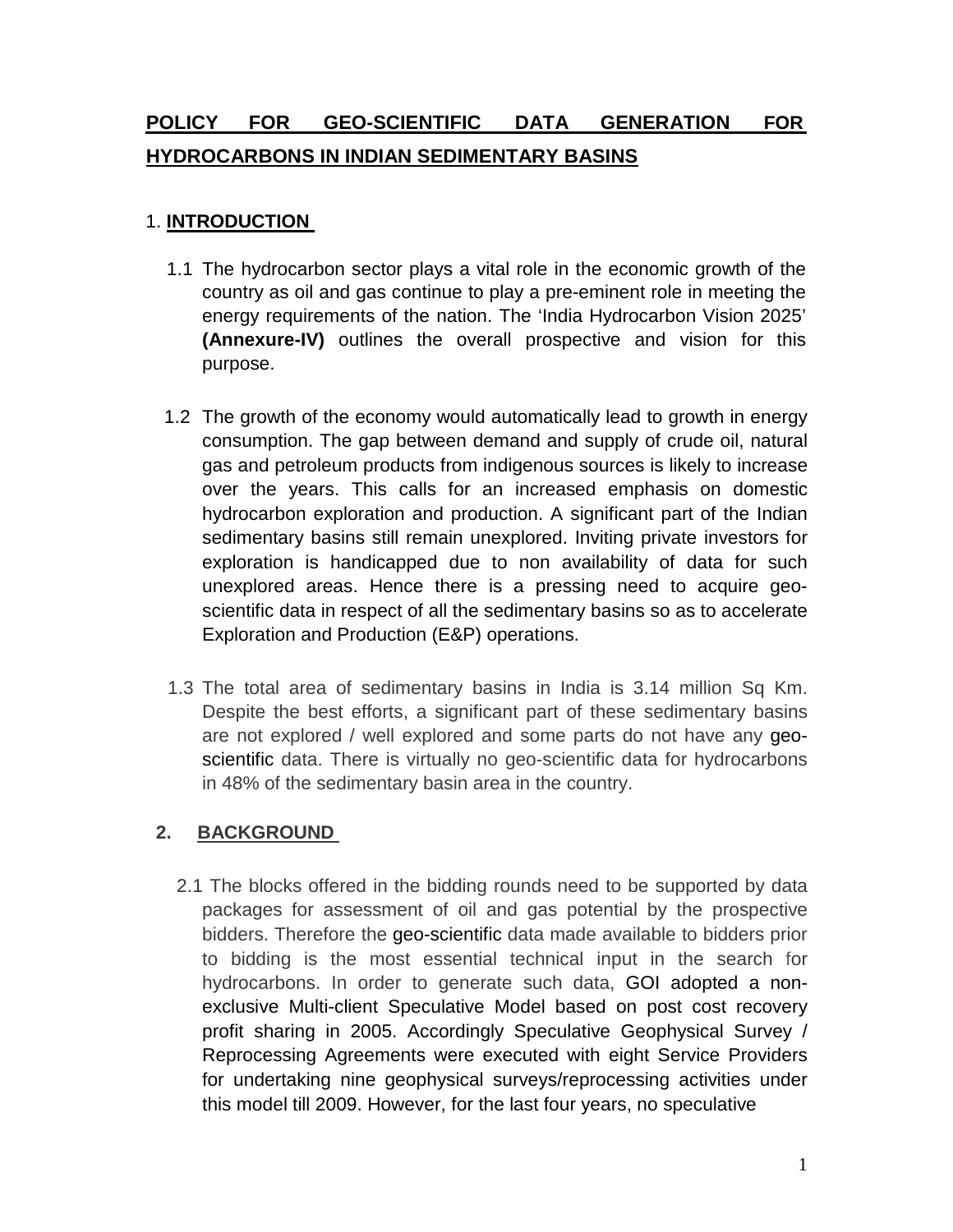geophysical agreement could be executed due to difficulties in implementing the cost recovery model.

- 2.2 In view of the requirement for generation of geo scientific data to support E&P activities, it was decided in the 19<sup>th</sup> Administrative Council meeting of DGH held on 27<sup>th</sup> September 2012, to make the speculative survey model more attractive and easier to implement. A policy paper on "Case for National Data Policy in E&P of Hydrocarbon Sector in India" circulated by the Power & Energy division of the Planning Commission in February 2013, has also highlighted the importance of generation of geo scientific data, and the need for a re-look at the existing models. Main observations of the said policy paper are given below:
- a) Due to high cost of drilling, accurate selection of well locations becomes very important, and this in turn is entirely dependent on seismic and related data, which is the starting point for exploration.
- b) It is well acknowledged that there is a need for a faster vehicle of awarding blocks in order to bring more area under exploration. Open Acreage Licensing Policy (OALP) is one such vehicle which is under consideration of the Government wherein blocks may be offered round the year to the interested companies. The selection of the block would be left to the interested player as opposed to NELP where blocks are carved out by the Government. However, launch of OALP would directly depend upon the availability of the data for both the awarded and un-awarded acreages.
- c) As India has vast unexplored sedimentary basins, a strategy which facilitates a time bound full coverage has become a necessity. Moreover, even the OALP pre-supposes offering of data to the interested companies for them to submit their bids/ interest. Hence, availability of data is no longer an option, but a pre-condition.
- d) National Government is not expected to earn profits out of sale of geo-scientific data to E&P companies because this raises the cost of exploring oil and gas. The Government is set to achieve much higher commercial gains as well as energy security through enhanced exploration and production, which may get dampened by a high cost of entry into the hydrocarbon sector through profit sharing on data.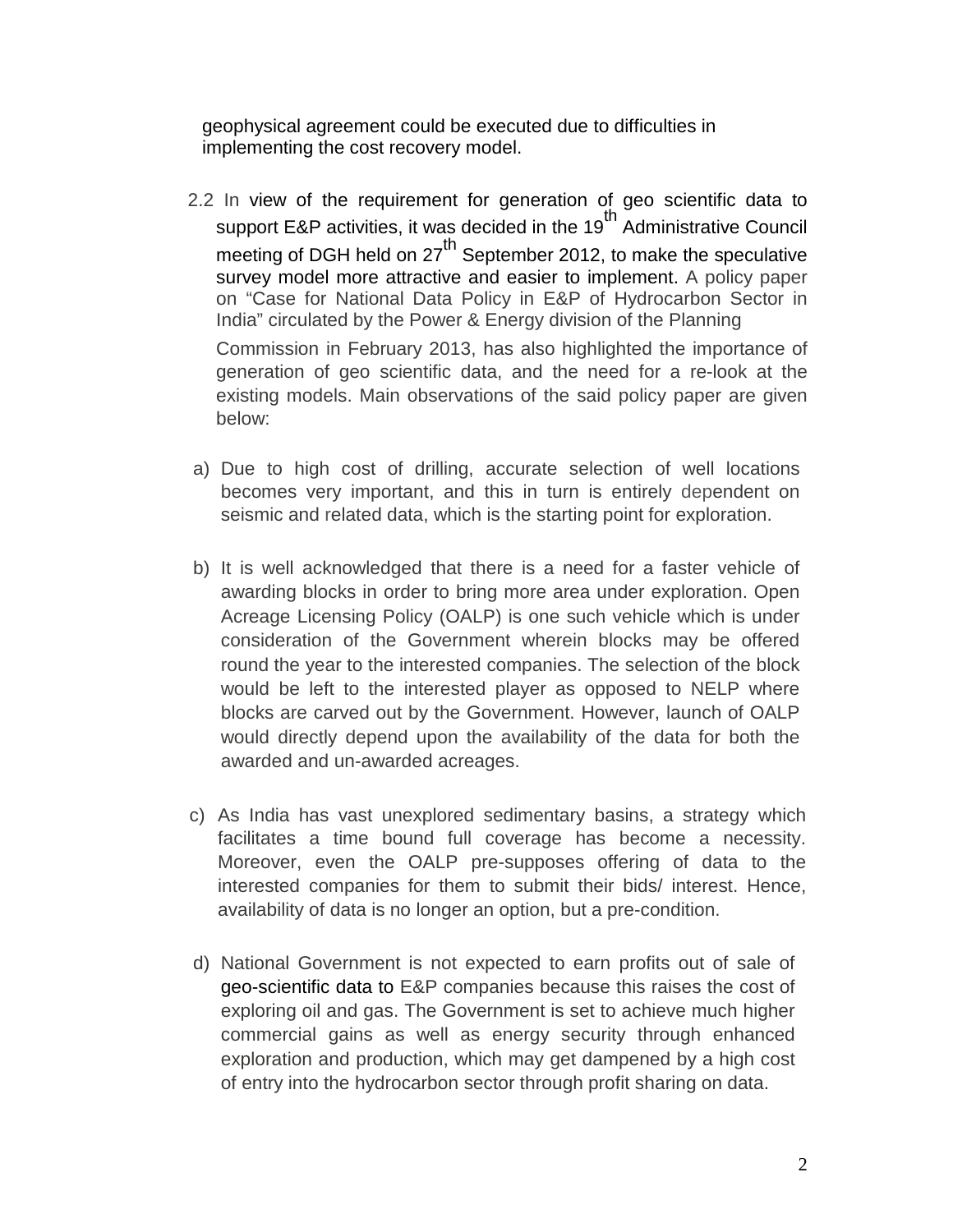e) On the other hand, the data acquisition companies are in the business of multi-client speculative data for a commercial gain, and would make an enthusiastic debut only if the terms are attractive. They would take the risk of cost recovery for which they would seek exclusivity period for license of data thus acquired.

The Planning Commission therefore observed that the existing multiclient speculative survey policy will not serve the desired objective. Hence, the policy prescription must provide for a definite strategy -one for proven basins wherein the data companies could acquire multiclient data at their own expense and risk, and offer the data to interested companies who may be able to obtain the chosen acreages through an OALP process. As regards the un-proven basins, other models based on PPP may be considered by the Government.

## **3. POLICY**

In view of the above background, it has been decided to formulate a Geo-scientific Data Generation Policy for Hydrocarbons in the country which will be a cornerstone for the launch of [Open Acreage Licensing](https://www.google.co.in/search?biw=1280&bih=628&q=open+acreage+licensing+policy&revid=62855318&sa=X&ei=kL2yUpSfBILIrQeeioC4DA&ved=0CGkQ1QIoAQ) [Policy](https://www.google.co.in/search?biw=1280&bih=628&q=open+acreage+licensing+policy&revid=62855318&sa=X&ei=kL2yUpSfBILIrQeeioC4DA&ved=0CGkQ1QIoAQ) (OALP) to promote E&P activities. This Policy envisages two basic models for generation of geo-scientific data for Indian basins

- (i) **Non-exclusive Multi-client Model**:- In areas where there are expressions of interest by Service Provider to carry out Survey.
- (ii) **Funding by Government:** For area for which no offer to Conduct Survey under (i) is received even after two years of its launch, Government may initiate Survey with own funds.

#### **Significant Feature of the Non Exclusive Multi Client Model:-**

- 3.1.1 Permission for conducting GEO Scientific data Survey/Activities will be granted by way of a Non Exclusive Multi Client Survey Agreement.
- 3.1.2 Government would retain the option for offering the same area to more than one company, should an interest be expressed by another data company for any reason including induction of superior technology.
- 3.1.3 This model replaces the earlier fiscal term of profit Sharing after cost recovery with the payment of one time project fee.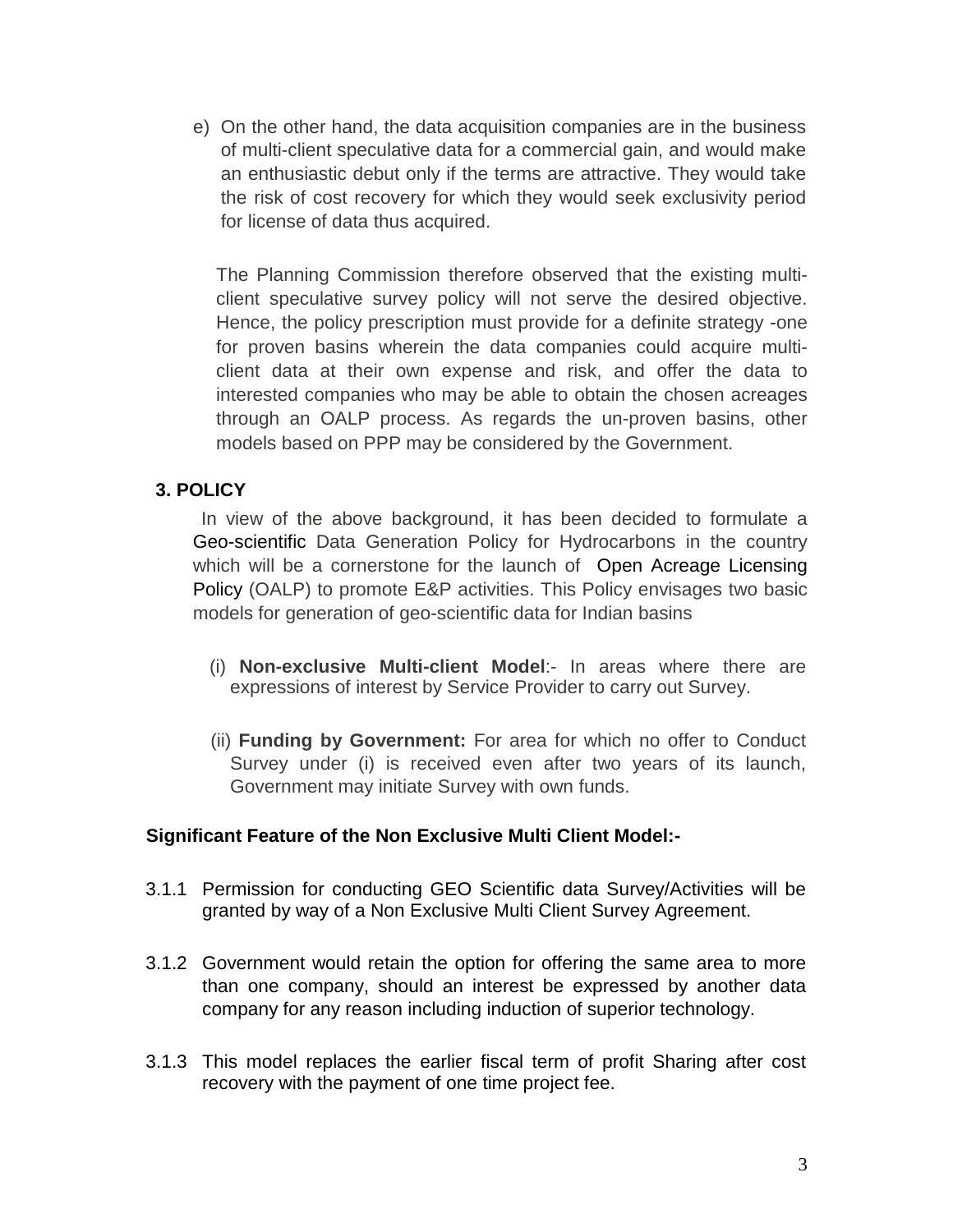- 3.1.4 One time project fee of US\$10000 and extension fee equal to 60% of one time fee would be paid by the Service Provider. An application fee of US\$ 1000 would also be levied. In addition, the service provider will have to furnish a Data Delivery Bank Guarantee of US\$ 100,000.
- 3.1.5 Period of Survey under the agreement would be two years, with a provision for one extension for maximum one year.
- 3.1.6 The Service Provider will have exclusive rights to license data generated as a result of the Survey to interested parties for a period of twelve years (including the survey period), subject to the provisions of this Agreement.
- 3.1.7 Service provider assumes all operational and financial risks, invests his funds and resources for acquiring and/or processing and/or interpreting geo-scientific data and can license such data to interested E&P investors, subject to provisions of this Agreement.
- 3.1.8 The offer to undertake such studies through a multi-client business model will be open throughout the year. Under this model, the service provider may make attempts to recover the investments by seeking precommitment and pre-funding from E&P companies before the start of the survey and/ or by license of such geo-scientific data when acquired and/or processed and/or interpreted, subject to provisions of this Agreement.
- 3.1.9 This Model enables generation of high quality geo-scientific data in a speedy manner with Government ownership of data and also encourages deployment of advanced/proprietary technologies in upgrading the geological models and understanding the petroleum systems in sedimentary basins of India without involving expenditure and risk on the part of Government of India.
- 3.1.10 Government of India reserves the right to reject any application on grounds of national security, Govt. policy or fraud committed by the applicant.
- 3.1.11 Service provider and the licensee shall use the data solely for the purpose of E&P activities. Licensee will also be subject to Indian laws and the jurisdiction of Indian Courts. Service Provider will make provisions in this regard in their contract Agreement with licensees.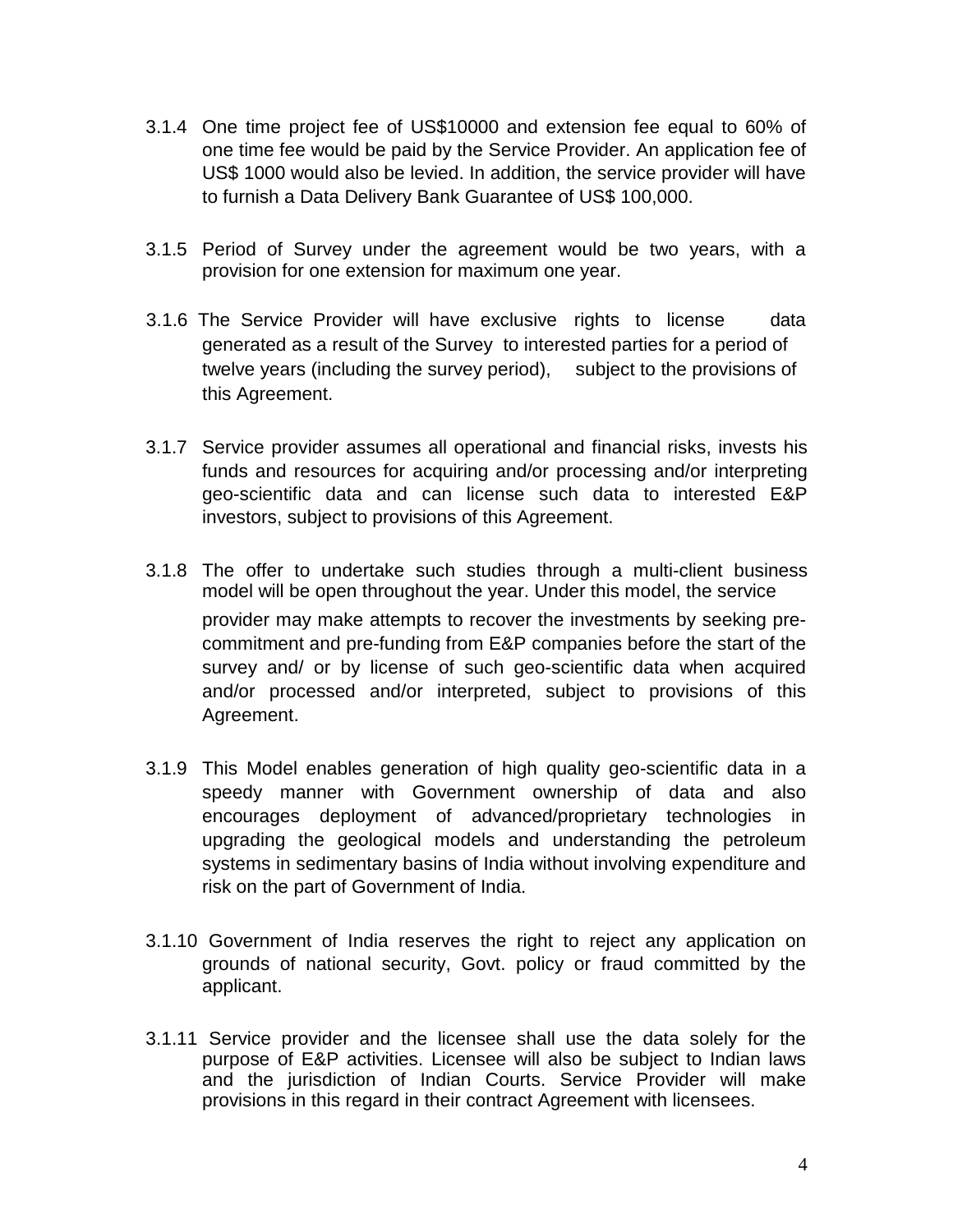## **3.2. Funding by Government:**

3.2.1 In frontier basins and in areas posing higher financial risk, the above model may not attract service providers to invest their funds for data acquisition. In such areas, the government may undertake data acquisition at its own expense and use this data to encourage bidding for exploration acreages.

## 4. **Role of Director General of Hydrocarbon (DGH):**

- 4.1.1 DGH will administer this Policy on behalf of the Government of India. GOI will continue to be the owner of the data acquired under this Policy. The approval process to be followed is detailed in Para 4.1.2 -4.1.4.
- 4.1.2 In the first stage, the DGH will issue a "Provisional Letter of Consent" (**Annexure-I**) after receiving the proposal in the prescribed Application Form (**Annexure-II**) along with an application fee of US\$ 1,000 (one thousand dollars). The purpose of this Provisional Letter of Consent is to enable the applicant company to approach and tie up pre-funding to the extent possible with the prospective buyers of the data to be generated. The DGH will seek clearances from Ministry of Defence and Ministry of Home Affairs for the areas to be offered and the companies/ entities to be granted letter of consent. The Provisional Letter of Consent would be valid for six months. The DGH will have powers to extend the validity up to a maximum period of one year.
	- 4.1.3. In the second stage, after firming up the data acquisition requirements and the related work programme, the applicant company would submit a draft copy of the Non-exclusive Multi-client Agreement with all the necessary details. The company would also pay a Project Fee of US \$10,000 (ten thousand dollars) and furnish a data delivery bank guarantee of US \$ 100,000 (one hundred thousand dollars).
- 4.1.4 DGH will examine the agreement submitted and if found in order, execute the same on behalf of the Government of India with the Service providers. Model agreement for Non Exclusive Multi Client Survey is enclosed at **Annexure-III** (subject to final legal vetting).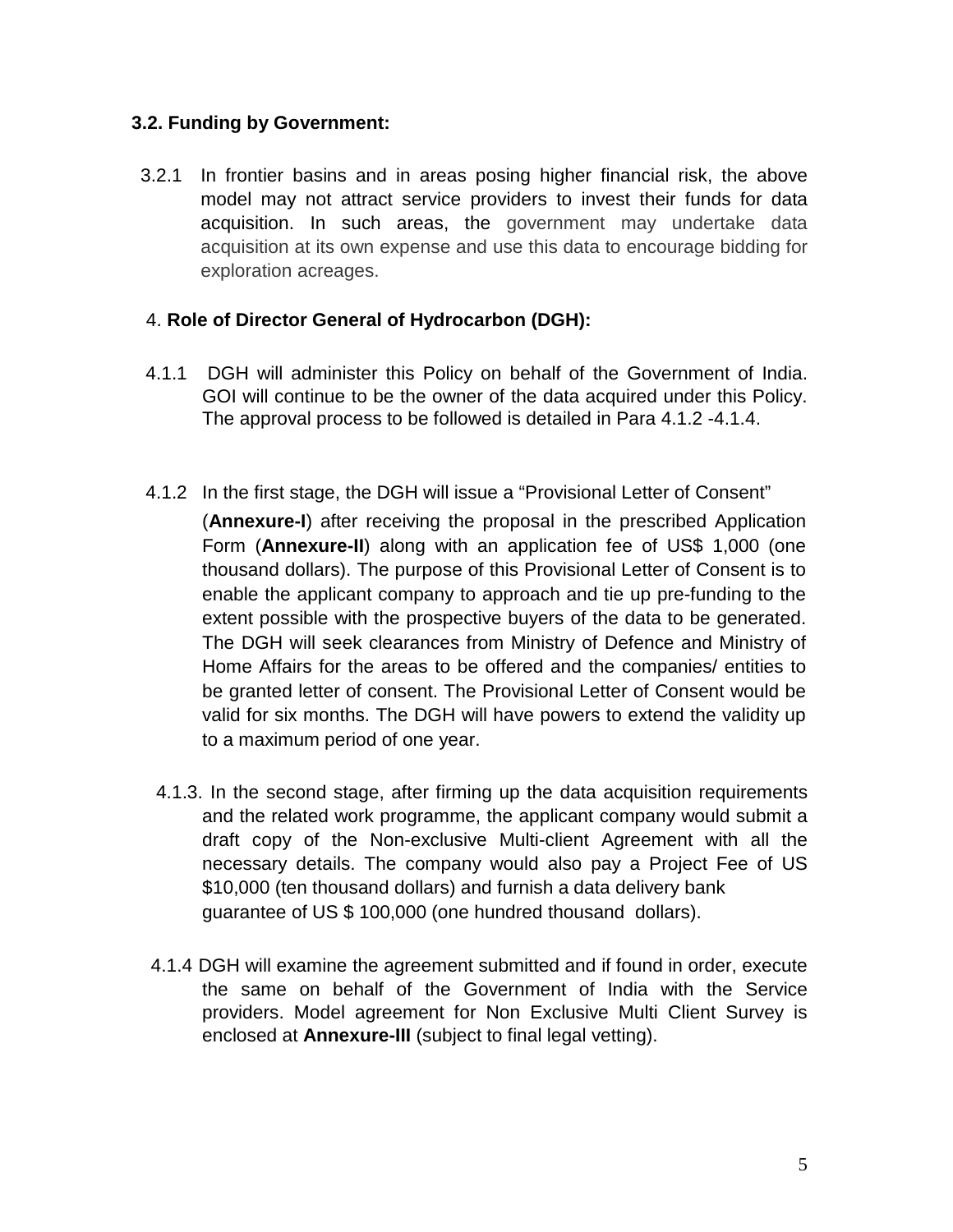## *Annexure-I*

| Letter No |                         | Date: |
|-----------|-------------------------|-------|
|           |                         |       |
|           |                         |       |
|           |                         |       |
| XXXXXXXX  |                         |       |
|           |                         |       |
|           |                         |       |
|           |                         |       |
|           |                         |       |
|           | Attn: Company Secretary |       |

# **Provisional Letter of Consent**

(Prior to entering into Agreement to carry out Non-Exclusive Multi-client Geo-Scientific Survey/ Activities)

This has reference to proposal No………………..dated……….submitted by M/s ………………………. for Geo-scientific Survey/ Activity under the Non-exclusive Multi-client Model as per the Policy for Geo-scientific Data Generation for Hydrocarbons. The proposal consists of the following elements (indicating type and extent of Geo-scientific survey / activities, Area coverage, Volume of Geo-scientific Data to be generated) :

- $(i)$  ......
- (ii) .....
- $(iii)$  .....

The area proposed to be covered is indicated in the map enclosed alongwith the coordinates.

- 2. The DGH has provisionally proposed to enter into an Agreement for allowing the applicant to carry out the Non-exclusive Multi-client Geo-scientific survey/ activities as indicated above. The applicant is required to submit the following :
	- (i) Details of firmed up work program and its deliverables.
	- (ii) Submission of the required Project Fee and the Bank Guarantee for the delivery of data to DGH.
	- (iii) Draft agreement (as per prescribed format).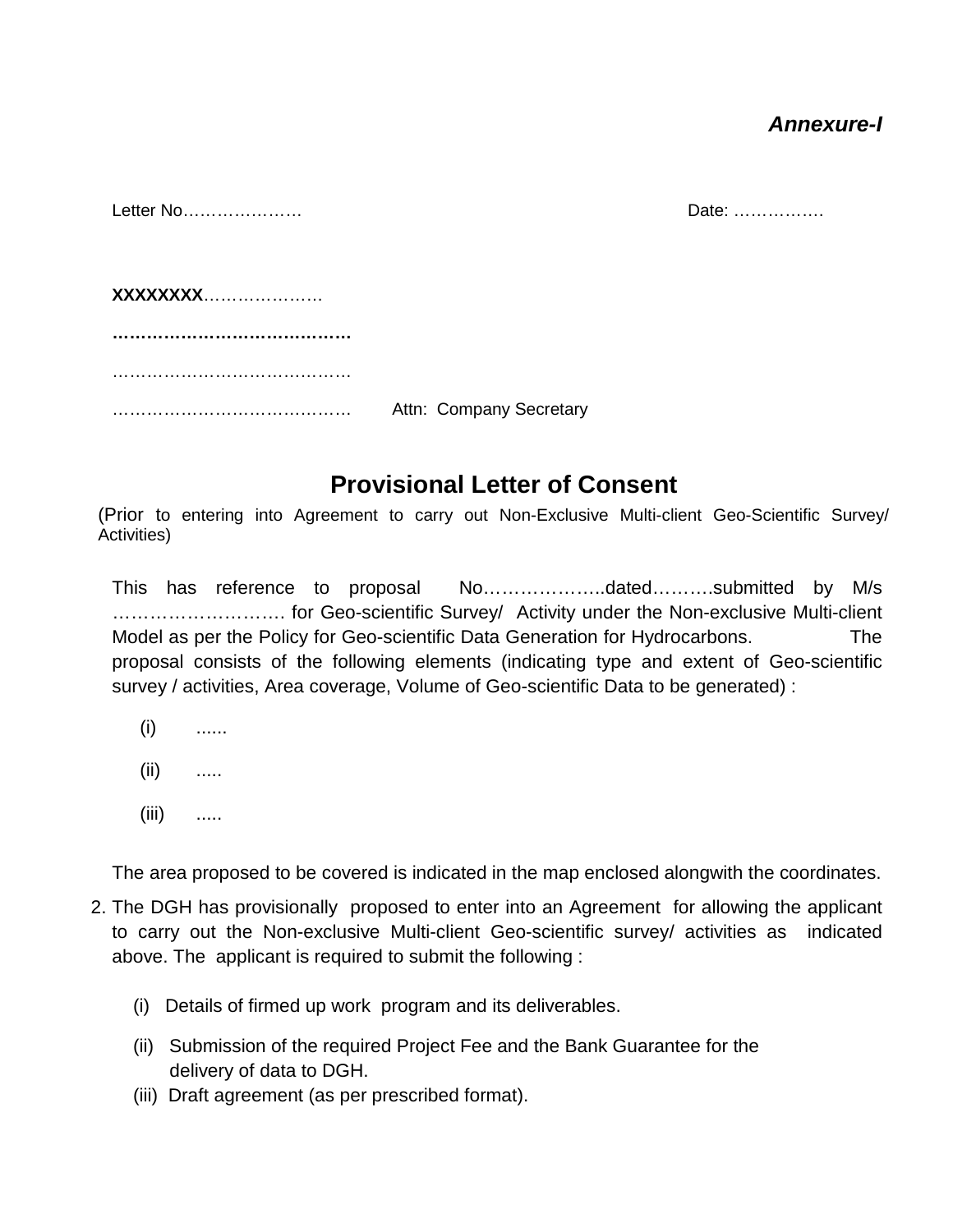3. This Provisional Letter of Consent is valid for six months from the date of this letter, unless extended further by the competent authority.

> de la contra de la propincia de la propincia de la propincia de la propincia de la propincia de la propincia d Directorate General of Hydrocarbons Noida, India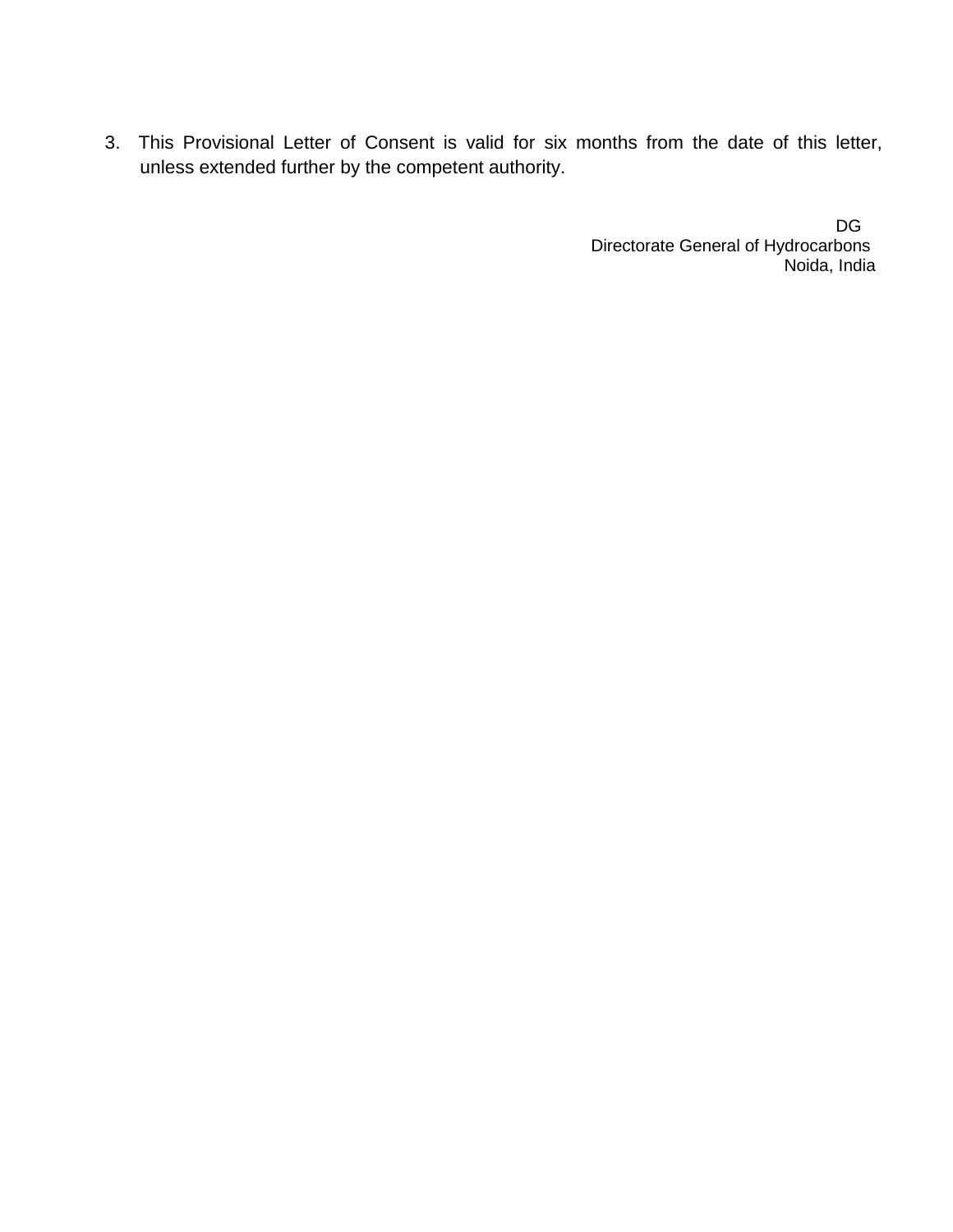# **Application Form**

## **(***To carry out Non-exclusive Multi-client Geo-Scientific Surveys/activities relating to hydrocarbons in offshore/onshore part of India)*

| 1. Company details  |  |
|---------------------|--|
| Name of the company |  |
| Registered office   |  |
| Address             |  |
| Email               |  |
| Contact telephone   |  |
| Fax No.             |  |

| 2. Survey details (Use separate sheet if necessary) |  |  |
|-----------------------------------------------------|--|--|
| Details of the survey                               |  |  |
| Area                                                |  |  |
| Location                                            |  |  |
| Proposal                                            |  |  |

| 3. Application fee details |  |  |
|----------------------------|--|--|
| Demand Draft No.           |  |  |
| Name of bank               |  |  |
| Amount                     |  |  |
| Date of issue              |  |  |

| 4. Contact person details |  |  |
|---------------------------|--|--|
| Name                      |  |  |
| Position                  |  |  |
| <b>Nationality</b>        |  |  |
| Address in India          |  |  |
| Email                     |  |  |
| Contact telephone         |  |  |
| Fax No.                   |  |  |
| Signatures                |  |  |

| 5. Authorised signatory details |  |  |
|---------------------------------|--|--|
| Name                            |  |  |
| Position of Signatory           |  |  |
| Nationality                     |  |  |
| Email                           |  |  |
| Address                         |  |  |
| Contact telephone               |  |  |
| Fax No.                         |  |  |
| Signatures                      |  |  |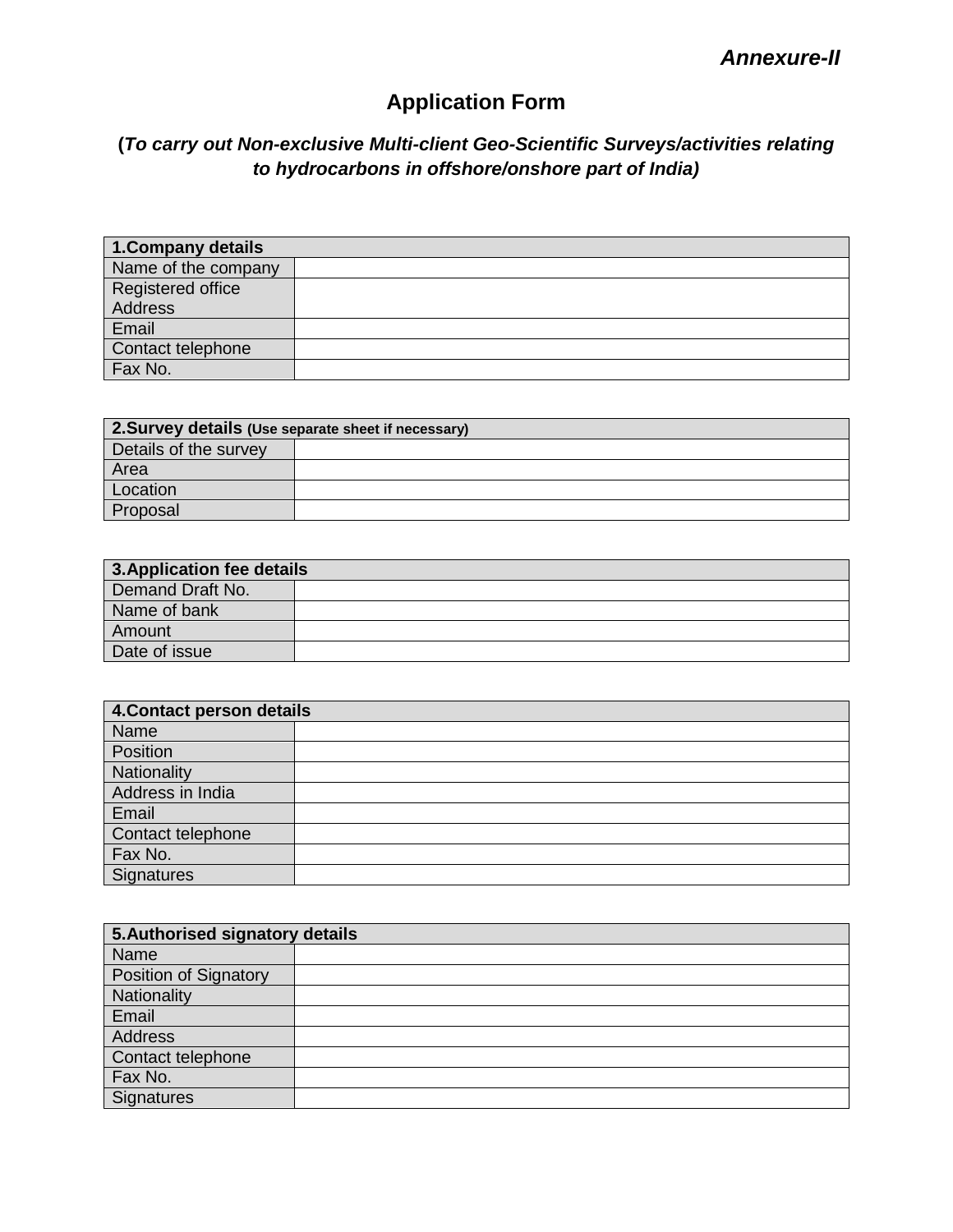| 6. Additional details (if any) |  |  |
|--------------------------------|--|--|
|                                |  |  |
|                                |  |  |
|                                |  |  |
|                                |  |  |

**(Signature) Name: Designation: Date:**

**Note:** 

- i. The full registered name of the company shall be mentioned in the Application Form precisely as mentioned in its Certificate of Incorporation and the copy of valid Certificate of Incorporation shall be enclosed.
- ii. The Application Form shall also enclose the proposal details mentioned at Sl No 2 with all relevant documents.
- iii. The Application Form must be accompanied with a fee of **US \$ 1,000/- .** The payment of the non refundable Application fee should be payable by crossed A/c Payee's Bank Draft / Banker's Cheque drawn in favour of Directorate General of Hydrocarbons at New Delhi, India or Telegraphic Transfer through :…………..
- iv. The Contact person is an authorized representative of the company in India and his address must be a valid physical address within India for correspondences relating to this Application. Letter of Authorization to this effect shall also be enclosed.
- v. The Application Form must be signed by the authorized signatory of the company and Letter of Authorization to this effect shall also be enclosed.
- vi. By signing the Application Form, the authorized signatory declares that the information provided in the Application Form is true and correct.
- vii. In case the space in this Application Form is insufficient to include all relevant details,, state "see attached sheet" in the appropriate space, and attach the sheet to the Application Form.
- viii. The duly completed Application Form should be forwarded to " The Director General, Directorate General of Hydrocarbons (DGH), OIDB Bhawan, Plot No. 2, Tower-A, Sector-73, Noida – 201 301,India"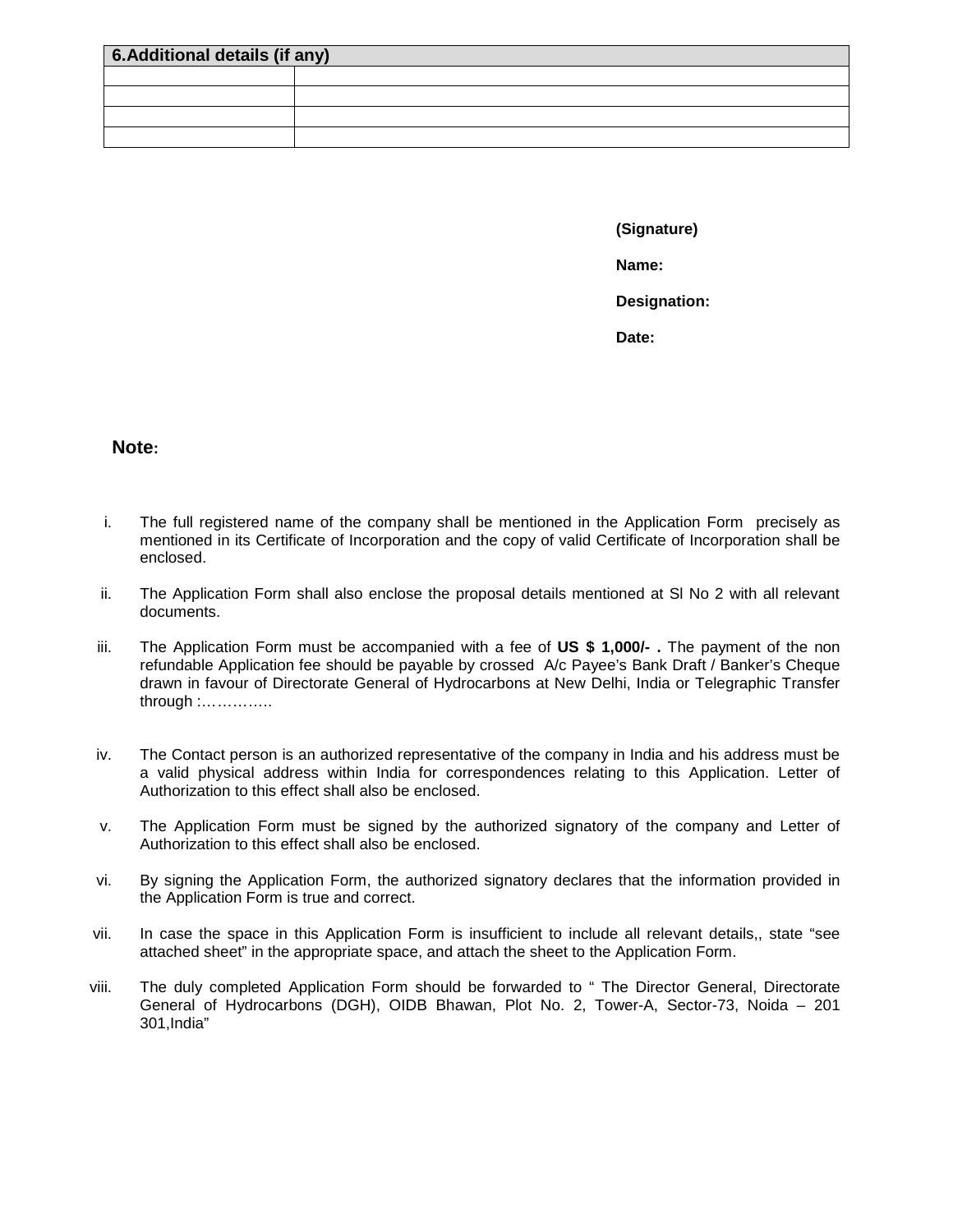# **AGREEMENT TO CARRY OUT NON-EXCLUSIVE MULTI-CLIENT GEO-SCIENTIFIC SURVEYS/ACTIVITIES RELATING TO HYDROCARBONS**

**IN………………………………………….. (OFFSHORE and/or ONLAND) ……………PART** 

**OF INDIA**

**(Project No…………………………)**

[This Agreement has been scrutinized by Ministry of Law & Justice, Government of India]

#### **BETWEEN**

THE DIRECTORATE GENERAL OF HYDROCARBONS, a body constituted under the Ministry of Petroleum & Natural Gas, Government of India, having its office at OIDB Bhawan, Tower A, Plot No. 2, Sector- 73, Noida-201301, India, hereinafter referred to as "DGH", which expression shall mean and include all its officers, employees, consultants, nominated third parties, agents, successors and assigns thereof.

#### AND

M/S………………………….(Name of Service Provider), a corporate entity registered under the laws of ……………. (Name of country) having its offices at ………. (Provide full addresses with e-mails and telephone numbers)…………….. Hereinafter referred to as "Service Provider**"** which expression shall mean and include all its officers, employees, consultants, nominated third parties, agents, successors and assigns thereof.

(DGH and Service Provider shall herein after referred to as such or collectively as "Parties" or singularly as "Party")

#### WHEREAS

The Ministry of Petroleum & Natural Gas, Government of India, has entrusted the DGH with the responsibility for getting Geo-scientific surveys/ activities conducted by any foreign/Indian company to generate new data and upgrade the available data on hydrocarbon potential of India, with the purpose of attracting foreign and Indian companies to explore and develop oil and gas fields in India.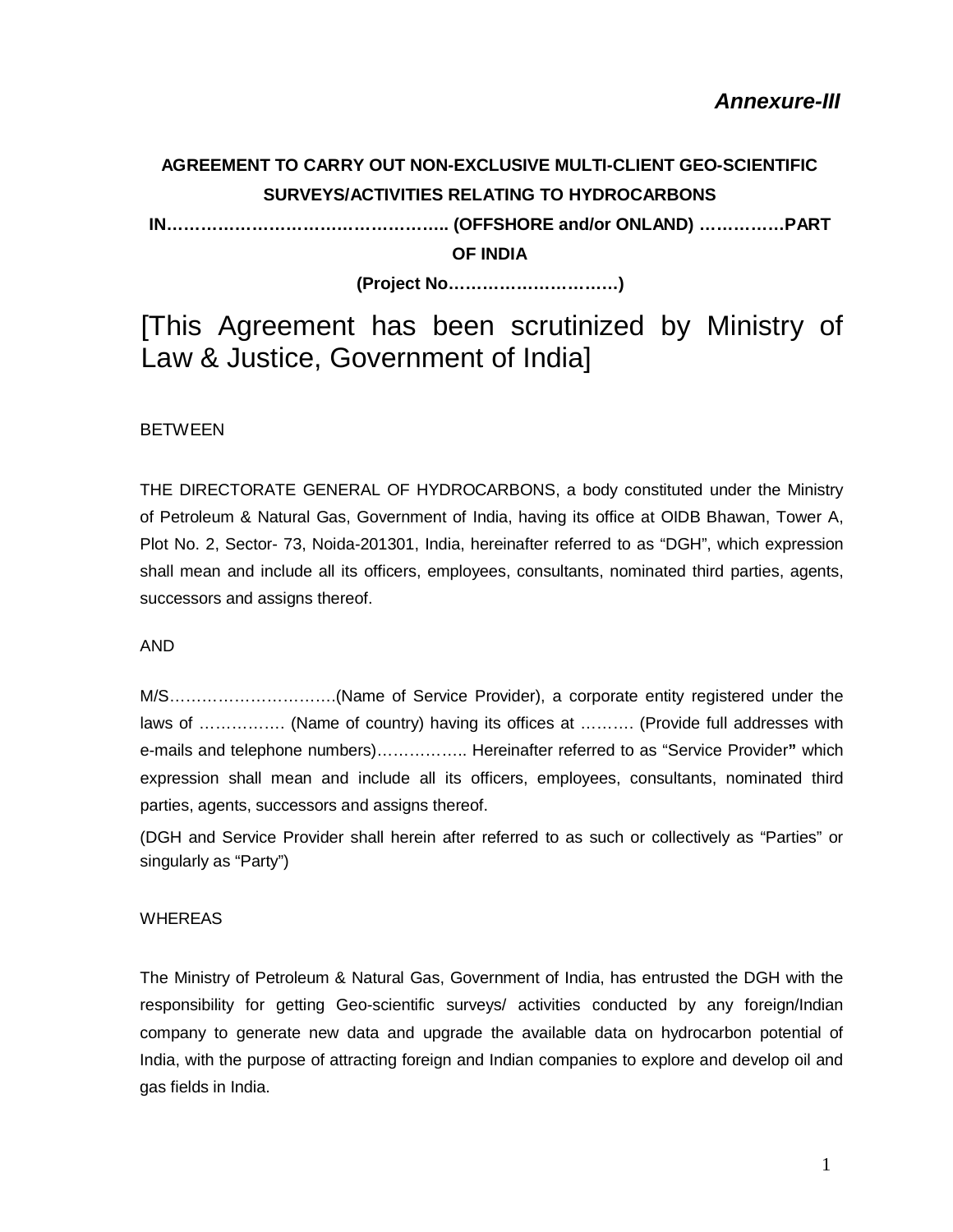#### AND WHEREAS

The Service Provider has agreed, under the terms of this Agreement, to carry out NON-EXCLUSIVE MULTI-CLIENT GEO-SCIENTIFIC SURVEYS/ ACTIVITIES RELATING TO HYDROCARBONS, including acquisition and / or processing (including reprocessing) and/or interpretation (including re-interpretation) of geo-scientific data, and to provide such Project Data to DGH free of cost while licensing the Project Data to interested parties or persons.

THEREFORE, DGH and M/s.………………….. (Name of Service Provider) have entered into this Agreement on this …………….. (Day) of ………… (Month), 201….. Under the terms and conditions more fully described hereunder.

#### **2.0. DEFINITIONS**

- **2.1. "Agreement"** shall mean and include this entire document together with all its attachments, annexure and appendices, and all mutually agreed amendments made in writing hereafter.
- **2.2.** "**Area"** shall mean the area described in Annexure 1 attached hereto.
- **2.3. "Agreement Data"** shall mean the geo-scientific data, information, reports and maps proposed to be generated and are to be acquired as described in Annexure-1 to this Agreement, as a result of geo-scientific surveys/ activities relating to hydrocarbons, including acquisition and/or processing (including reprocessing) and/or interpretation (including re-interpretation) of geo-scientific data.
- **2.4. "Agreement Duration"** means the 12-year validity period of the Agreement from the Effective Date, or till the termination of this Agreement, whichever is earlier
- **2.5. "Bathymetry"** is the study of underwater depth of water body or ocean floor. The data obtained by measuring of ocean depth through depth sounding so as to map the seafloor relief or terrain is termed as Bathymetric Data.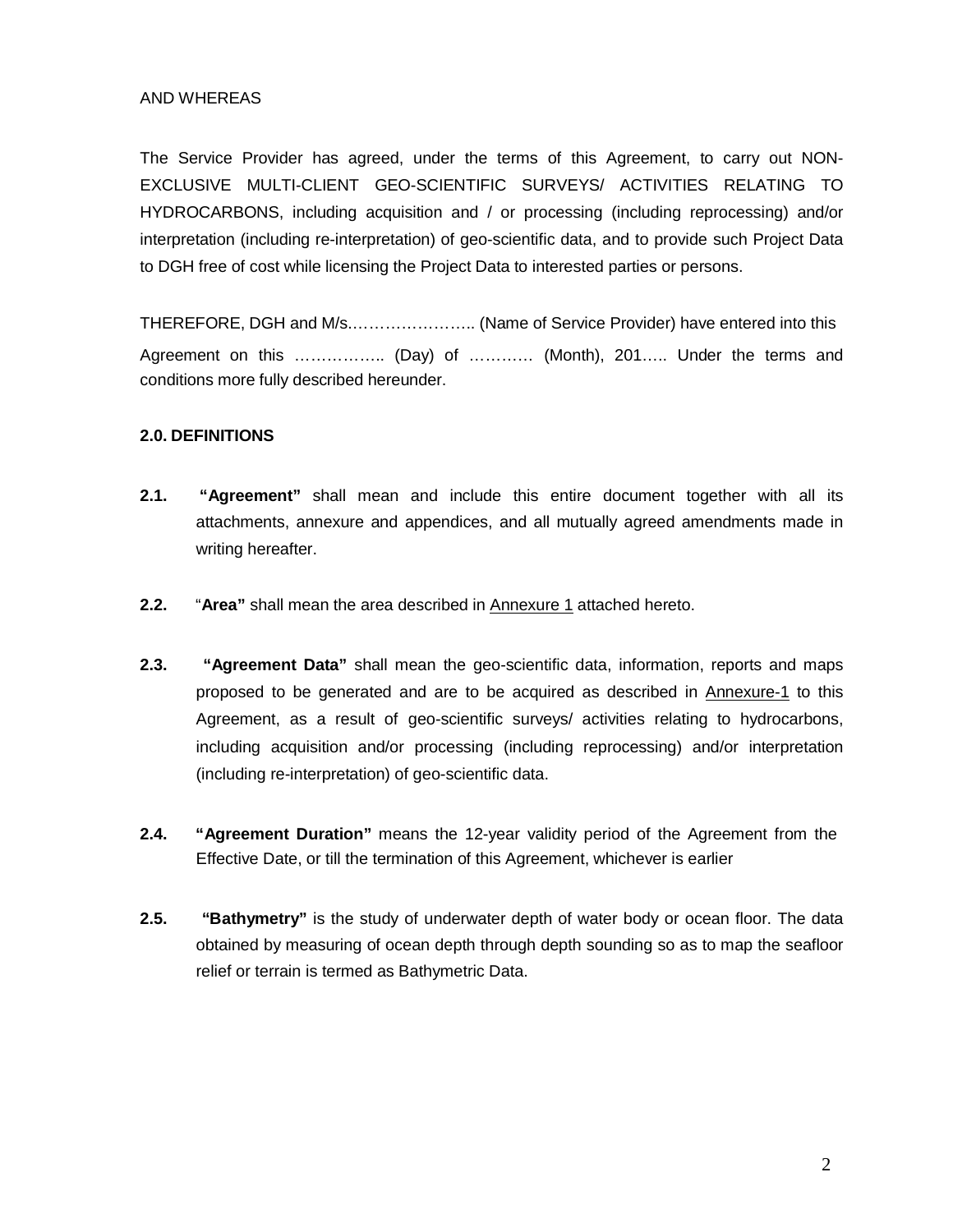- **2.6. "DGH Data"** shall mean the geo-scientific data including geological and geo-chemical samples and core samples, provided by DGH to the Service Provider free of cost to support the objectives of the Project.
- **2.7. "Effective Date"** is the date of signing of the Agreement.
- **2.8. "Geo-Scientific Data"** shall mean data and information relating to surface and subsurface characteristics of the sedimentary basins and geological structures which lead to assessment of hydrocarbon prospectivity in the area to which the data and information pertain.
- **2.9. "Geo-Scientific Survey/Activity"** shall mean such operations which lead to generation of geo-scientific data, where such operations shall include acquisition and /or processing (including re-processing) and /or interpretation (including re-interpretation) of such data by way of, but not limited to, on-land/ offshore/airborne/satellite investigations using seismic, gravity, magnetic, electric, magneto-telluric and /or geochemical and /or geological surveys. However, such operations shall not include drilling of deep exploratory wells.
- **2.10. "LKM/GLK/SKM"** shall mean Line Kilometer/ Ground Line Kilometer/Square Kilometer, a terminology commonly used in offshore/onshore seismic activities relating to hydrocarbon sector.
- **2.11. "Physical Oceanographic Data"** shall refer to vertical thermal, salinity, underwater sound velocity, current, density and conductivity profile data collected, if any, during offshore geo-scientific surveys.
- **2.12. "Project"** means all activities undertaken under the Agreement.
- **2.13.** "**Project Data**" shall mean and include all the geo-scientific data, information, reports and maps actually generated and processed/ reprocessed, and/or interpreted/ reinterpreted pursuant to this Agreement.
- Note: For the sake of clarity, it is clarified that the Project Data will normally be the same as "Agreement Data", or a sub-set of it.
- **2.14. "Proprietary Information**" means any technical and/or commercial information (whether in visual or machine readable form) disclosed by one party to the other and identified by a suitable legend or marking as being "Proprietary" as well as Proprietary Information disclosed orally by one party to the other which was described as being proprietary at the time of disclosure and thereafter is reduced to writing, appropriately identified and a copy thereof sent to the receiving party within 15 working days of the original oral disclosure PROVIDED HOWEVER that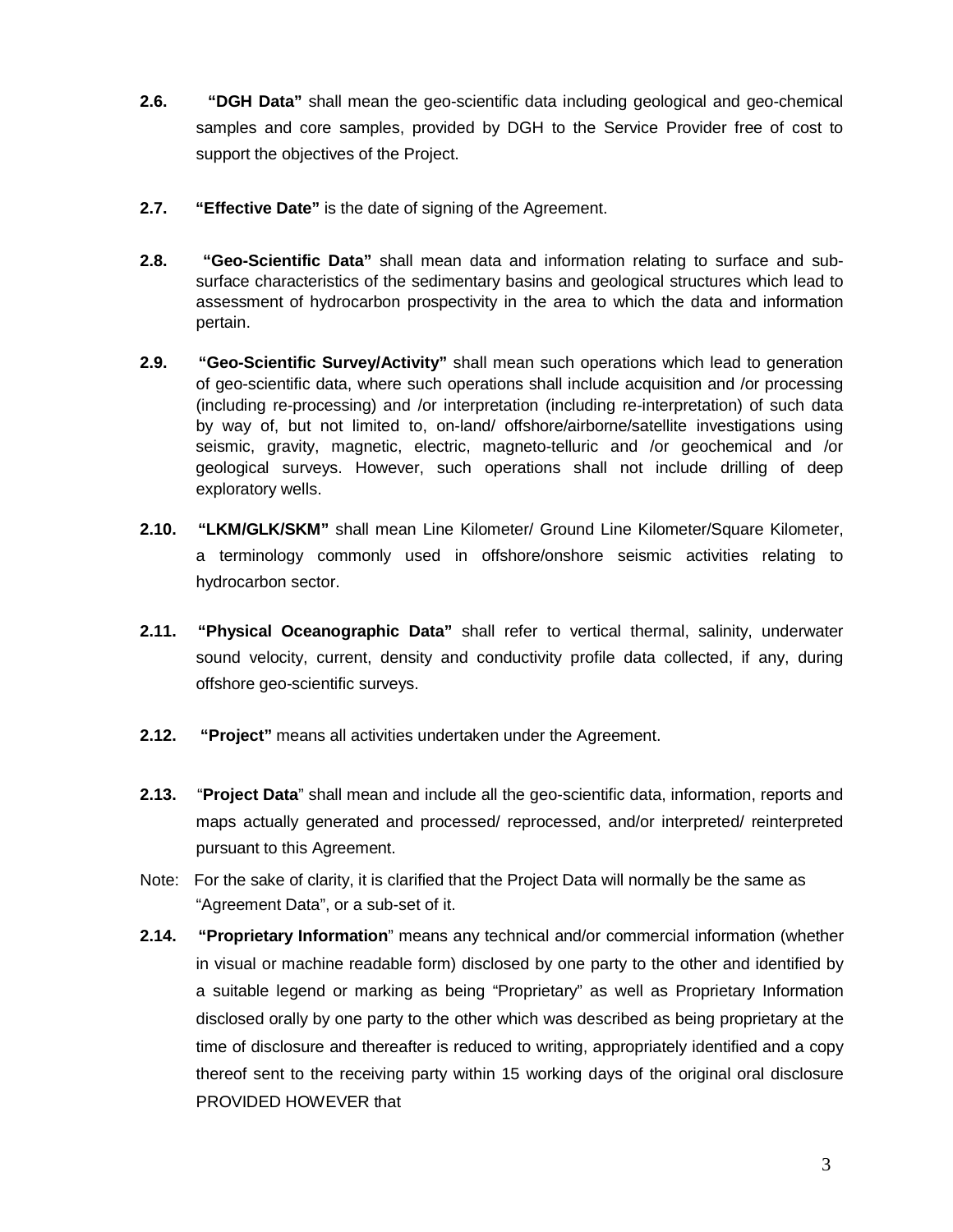Proprietary Information shall not include any information which the receiving party can show that:

- i. is in or comes into the public domain otherwise than through a breach of this Agreement or the fault of the receiving party; or
- ii. has been lawfully received from a third party without restriction as to its use or disclosure; or
- iii. was already in its possession free of any such restriction prior to receipt from the disclosing party; or
- iv. was independently developed by the receiving party without making use of the Proprietary Information; or
- v. has been approved for release or use (in either case without restriction) by written authorization of the disclosing party.

Provided further that the Project Data shall remain the Proprietary Information of the Government/DGH at all times.

- **2.15. "Raw Data"** shall mean the original acquired unprocessed field data as recorded during acquisition by the Service Provider within the proposed Survey Area in the industry standard format, and copies thereof, including reformatted data and navigation merged field data.
- **2.16. "Survey Period"** shall mean a period of two years from the Effective Date, or as extended under the provisions of this Agreement.

#### **3.0. DURATION**

- **3.1.** The Service Provider shall complete the survey within a period of 2 years from the Effective Date, hereinafter referred to as Survey Period. The Survey Period may be extended for maximum period of 12 months on payment of Project Extension Fee as stipulated in Clause 4 and on extension of Bank Guarantee for safe delivery of Project Data.
- **3.2.** This Agreement shall remain valid for a period of 12 years from the Effective Date, hereinafter referred to as Agreement Duration (including the extended period).

#### **4.0. Fees structure for Project execution:**

**4.1.** The Project Fees will be US\$ 10,000 for the Survey Period of two years. The Survey Period can be extended for maximum 12 months by paying 60% percent of the Project Fees (Project Extension Fee), or pro rata thereof.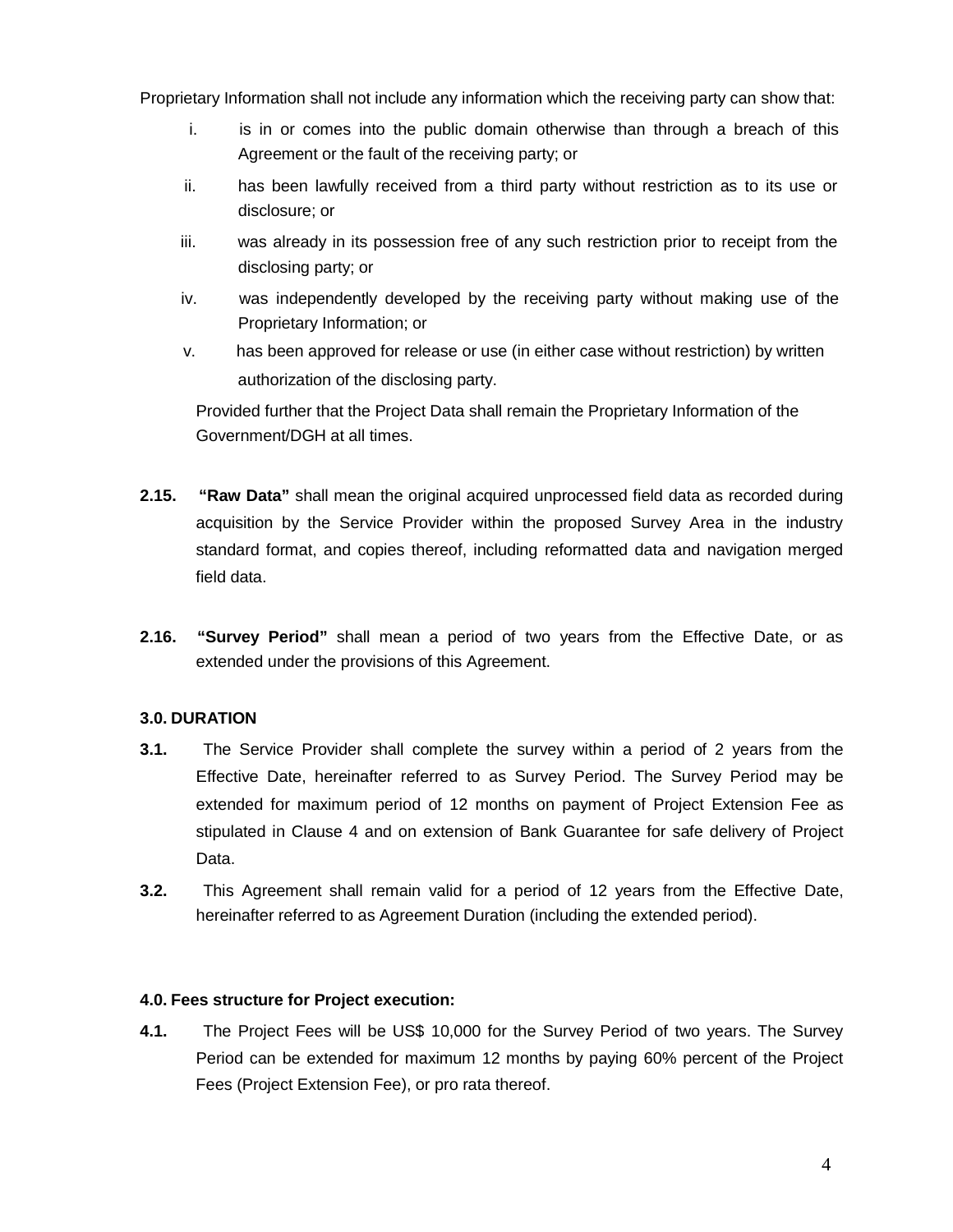- **4.2.** Data Delivery Bank Guarantee will be US\$ 100,000 and the same shall remain valid for 180 days after expiry of the Survey Period ( or extended survey period).
- **4.3.** The Service Provider shall apply for extension of Survey Period, if required, 2 months prior to expiry of the Survey Period, along with the extended Data Delivery Bank Guarantee.

#### **5.0. PROJECT AND DELIVERABLES**

- **5.1.** The Service Provider shall be permitted to carry out Geo-Scientific Survey/Activity in the manner and in the Area described in **Annexure 1** at its own risk and cost and with its own resources, personnel and equipment in consideration of the payment of fee laid out in Clause 4..
- **5.2.** The Service Provider shall deliver the Project Data free of cost to DGH as provided in Clause 6.1.
- **5.3.** Subject to the provisions contained herein, the place of processing, interpretation and report generation will normally be at Service Provider's offices at …………...(name of location). Any other formalities essential for the safety of Project Data as may be specified by the Government of India and its agencies from time to time shall be complied with.
- **5.4.** The Service Provider shall be free to conclude the Geo-scientific Survey/Activity at any time within the Survey Period without completing the work relating to Agreement Data by providing a Declaration of Survey Completion through a letter on plain paper along with specifications and details of Project Data actually generated. No penalty will be levied for such premature closure of Geo-scientific Survey/Activity. However, the Project Fee once paid will not be refunded.

#### **6.0. PROJECT DATA DELIVERY BANK GUARANTEE**

- **6.1.** The Service Provider shall, within 30 days of the end of Survey Period or within 30 days of furnishing the Declaration of Survey Completion, whichever is earlier, deliver to DGH all the Project Data free of cost.
- **6.2.** To ensure compliance with the provisions of Clause 6.1. of this Agreement, the Service provider shall deposit with DGH a Bank Guarantee (BG) from a scheduled Commercial Bank in India for delivery of DGH Data and Project Data to DGH. Such Bank Guarantee shall be furnished before the Effective Date.
- **6.3**. The Project shall commence only after the Effective Date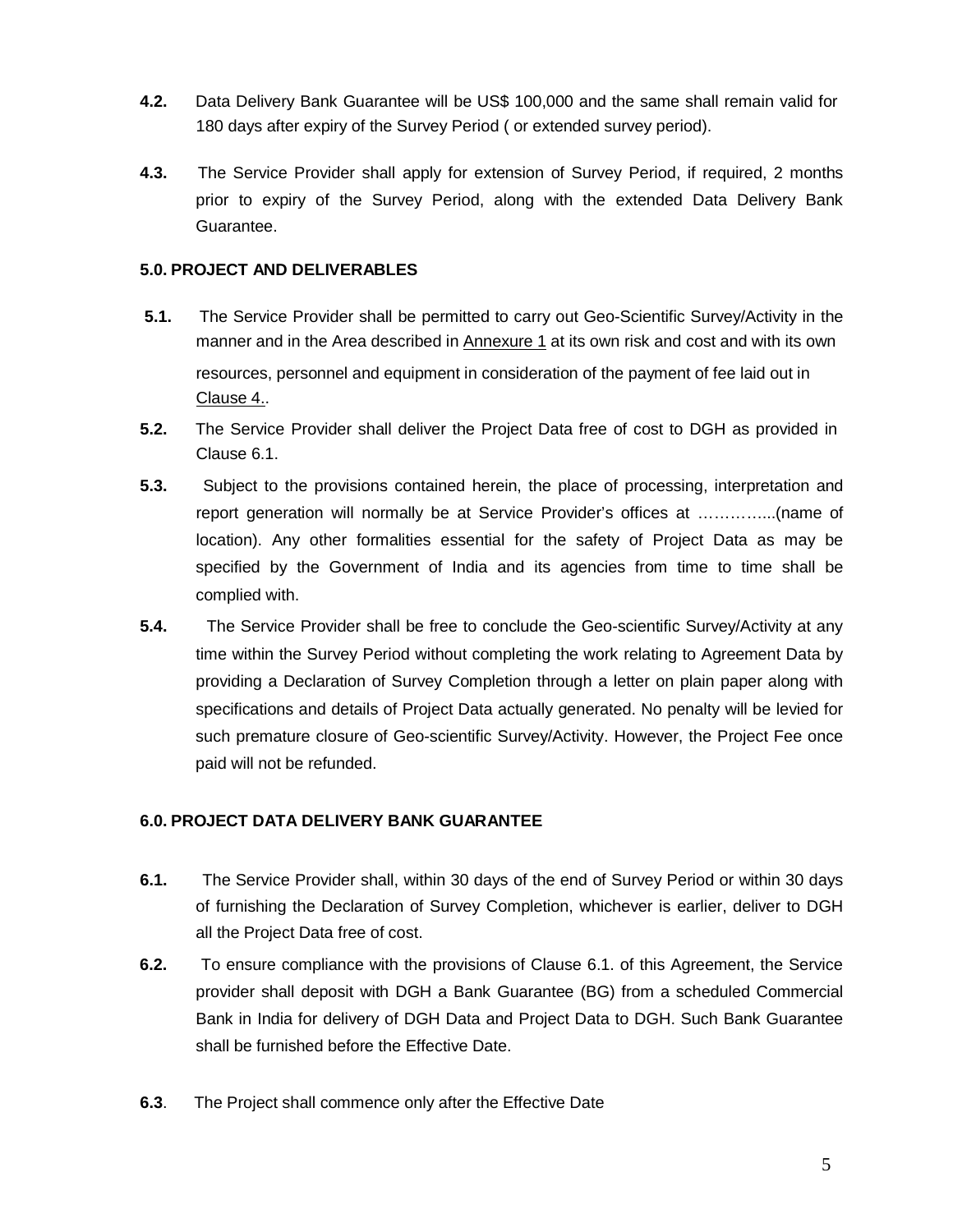- **6.4.** DGH shall have the right to encash the Bank Guarantee in case of failure to comply with Clause 6.1, 7.12, 15.4 and 15.5
- **6.5.** The Bank Guarantee shall be for an amount of US \$ 100,000 in the format as per Annexure 2. The Bank Guarantee shall be valid till six months beyond the Survey Period/ extended Survey Period and will be released within thirty days of compliance with clauses 6.1,7.12, 15.4 and 15.5

#### **7.0. RIGHTS AND OBLIGATIONS:**

- **7.1** The Service Provider shall be entitled to carry out Geo-scientific Survey /Activities in the manner and in respect of the Area defined in Annexure 1, on a non-exclusive basis. DGH shall be free to allow any other party (ies) to carry out Geo-scientific Survey/Activities for the same Area at any point of time.
- **7.2.** Service Provider shall have the exclusive right to license the Project Data (excluding Raw Data, Physical Oceanographic Data and DGH Data) during the Agreement Duration, provided that license of such Project Data to companies incorporated in neighbouring countries of India or countries as notified by DGH from time to time will require prior permission of DGH. However, DGH shall not be precluded from using the Project Data internally, or making a part of the Project Data available in the manner indicated in clause 7.3 below for the limited purpose of data viewing by any company or investor. No Project Data will be incorporated in data packages of individual exploratory blocks, for the duration of the Agreement without the prior consent of the Service Provider.
- **7.3.** The DGH will have the right to make digital PDF images, without location details, from the Project Data for the purpose of promoting/ licensing acreages under bidding rounds/ open acreage licensing policy. In addition, a 'demonstration package', which is a subset of the full Project Data set, is to be provided by Service Provider to DGH along with deliverables (Annexure-1). The "demonstration package" should include the highlights of geological features to enable DGH to promote the licensing acreages and data viewing by interested E&P companies. Both the PDF images as well as the demonstration package will only be used for viewing by the interested E&P companies during promotion of acreages, and these will not be sold to them by DGH.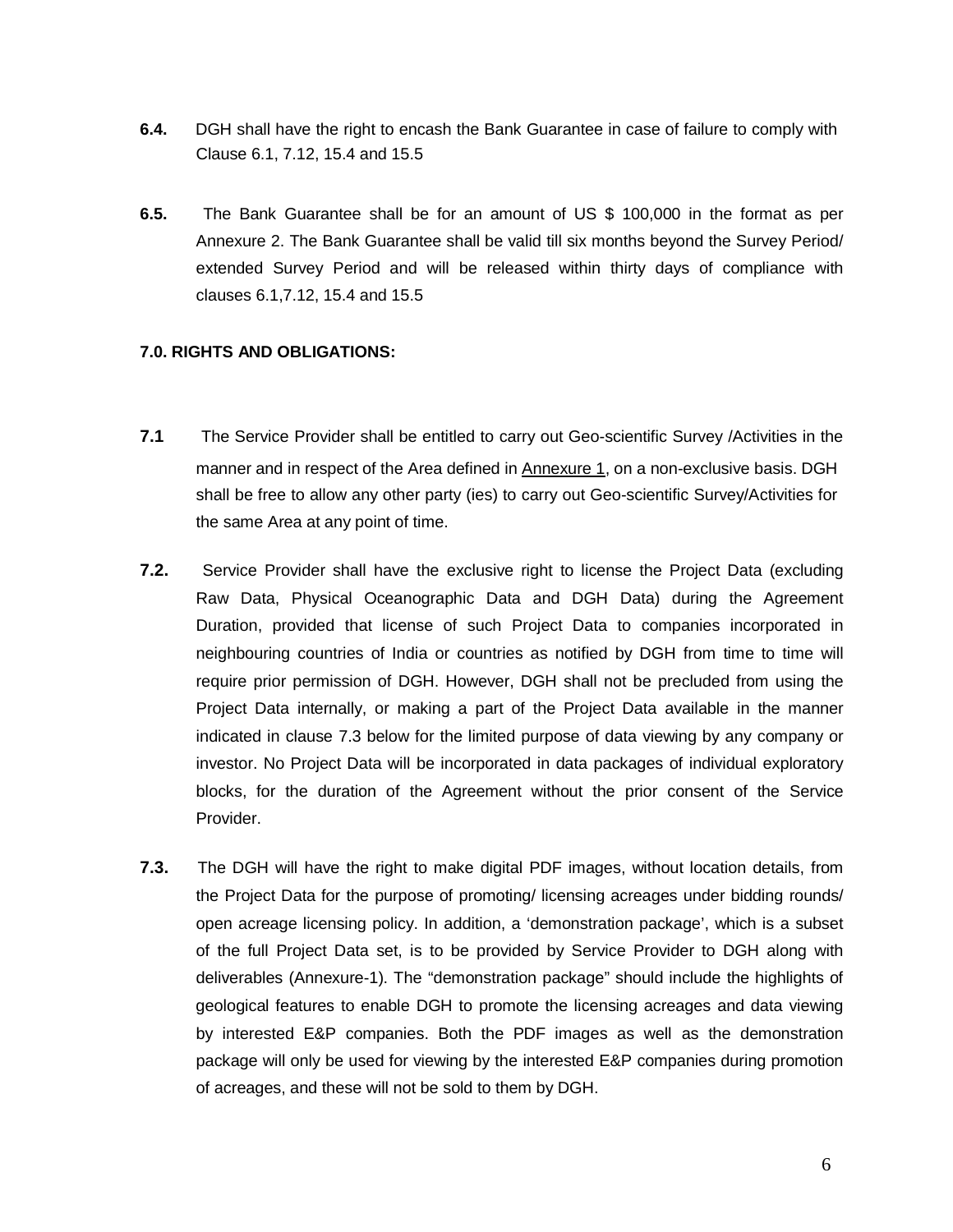- **7.4.** DGH shall have the right to depute geoscientists to Service Provider's work place and Service Provider shall provide such access to its existing geo-scientific Data, geological understanding for line placements and geological inputs as may be deemed necessary by DGH for completion of the Project. The Service provider shall also provide DGH full access to their nominated geoscientists as well as unrestricted access to all the Project Data.
- **7.5.** Service Provider shall be solely responsible to obtain all necessary permissions, approvals and permits from the appropriate authorities, State Government and Government of India agencies such as Ministry of Environment and Forest, Ministry of Home Affairs, Ministry of Defence, Ministry of Mines**,** Directorate General of Civil Aviation, Chief Controller of Explosives, etc depending on the type of geo-scientific survey/ activity undertaken by the Service Provider, in accordance with the applicable laws / procedures / orders on the subject. While carrying out geophysical surveys in onland areas, District Magistrate of the District / Superintendent of Police shall be informed by the service provider in advance. Separate permission will be sought from the State Forest Authority wherever applicable. Service Provider shall bear the cost of all such fee, guarantee bonds and other costs related to obtaining such permissions. Any loss or damage suffered by the Service Provider on account of delays or rejections of such permission, approval or permits shall be borne exclusively by the service provider.
- **7.6.** The service provider shall carry out the operations in compliance with Indian law for the prevention and control of pollution and protection of marine environment. The service provider shall be liable for any pollution or any damage to the marine environment as a result of these activities. The service provider shall also comply with such directions as the Central Government may issue from time to time for the conservation and systematic development of offshore minerals, prevention of pollution, protection of marine environment, prevention of coastal erosion or prevention of danger to life or property including the marine life**.**
- **7.7.** The Parties agree that any subsequent improvements made to the said Project Data during the Agreement Duration shall constitute an integral part of Project Data and shall not confer any rights on the Service Provider which have not been granted herein unless mutually agreed upon in writing. The Service Provider shall provide DGH with a copy of any improved Project Data free of cost within thirty days of completion of the aforementioned improvements. Any failure to deliver such improved Project Data within the specified period shall render this Agreement null and void, and DGH shall then be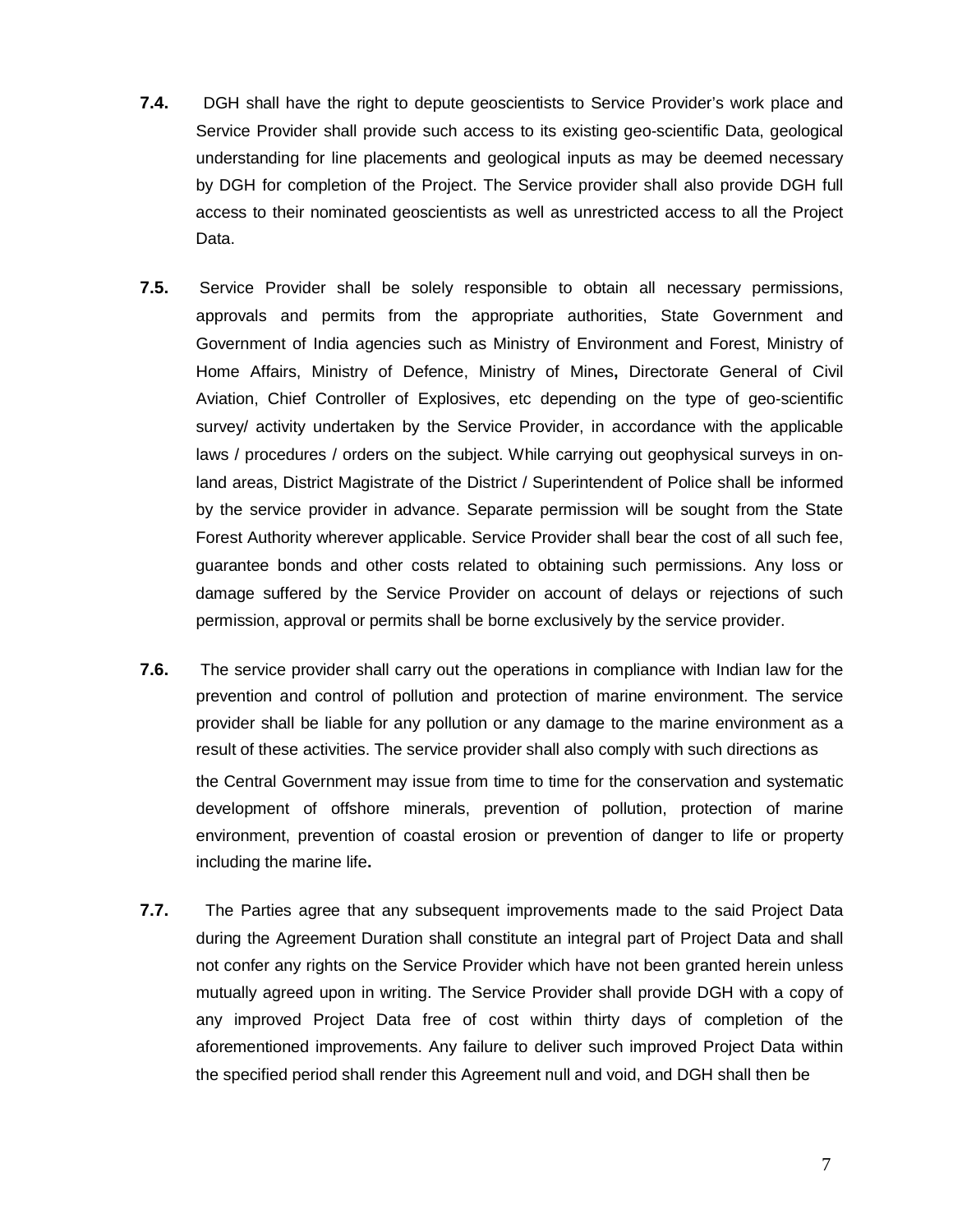free to license the available Project Data thereafter without any limitation arising on account of confidentiality or proprietary nature of such Project Data.

- **7.8.** The Service Provider will be allowed to take the original unprocessed raw Project Data tapes out of India subject to prior approvals from Government of India and its agencies after fulfilling the terms and conditions for such approvals and DGH shall render necessary assistance in this regard. However, Service Provider shall be solely liable to bear the cost for transporting the said Project Data out of India as well as for bringing the same back to India and for complying with all such terms and conditions which may be imposed by Government of India and its agencies while granting such approvals.
- **7.9.** DGH shall not sell the Project Data during the currency of this Agreement without prior consent of the Service Provider. However, the DGH shall have the right to use all the Project Data free of charge for the purpose of carving out the blocks and for promoting/licensing acreages under bidding rounds/open acreages licensing policy as provided in clause 7.2 and 7.3. DGH shall also have the right to provide the Project Data to Ministry of Defence and Ministry of Home Affairs in the interest of national security, subject to confidentiality of data being maintained.
- **7.10.** Service provider shall allow at his own cost unrestricted access to representatives of Government of India to its Project site(s) and offices at any point of time during the "Agreement Duration" to fulfil the requirements under laws, guidelines, notifications or permissions of any agency granting approval under Clause 7.5 in the manner indicated below:-
	- (i) In the course of acquisition of Project Data,. transportation from nearest railway station/ port/ airport to worksite/ vessel as well as board and lodging facility at the worksite/ vessel are to be provided by the Service Provider at its own cost.
	- (ii) In the case of Project Data Processing/ Interpretation at Processing/ Interpretation Centres outside India, the Travelling & Daily Allowance and Lodging expenses are to be paid in advance to DGH by Service Provider as per the applicable rates of DGH.
- **7.11.** The Service provider shall transfer to DGH the location map of geo-scientific data to be acquired and /or processed and/or interpreted prior to commencement of the Project. The Service provider shall also submit to DGH the Daily Progress Report (DPR) and Monthly Progress Report summarizing the survey activities and its navigational details etc. during the survey period.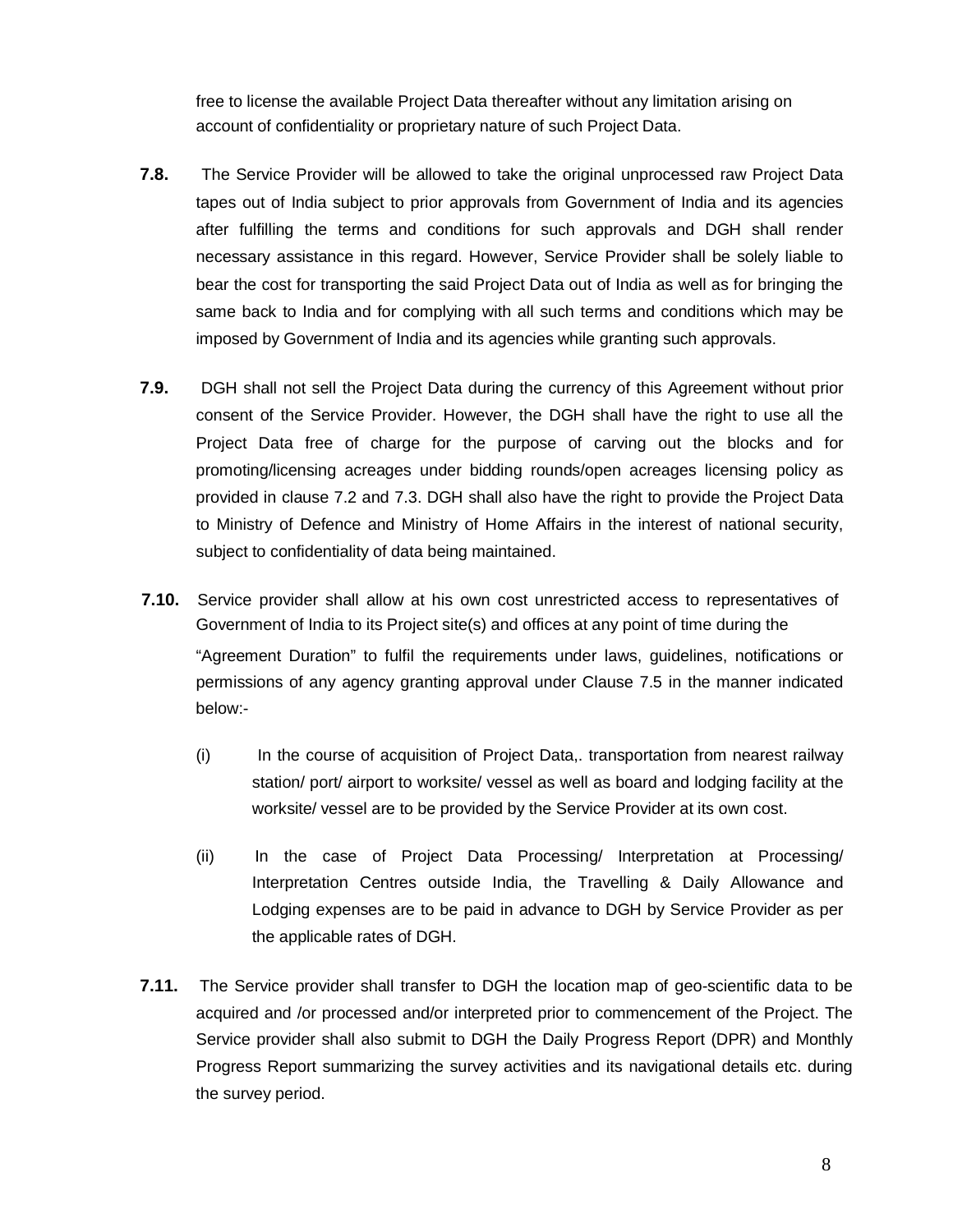- **7.12.** The DGH will provide DGH Data free of cost to the Service Provider to support the Project, and the same shall be returned to DGH at the earliest opportunity, before the completion of Survey Period. To-and-fro transportation and insurance of DGH Data tapes to Service Provider processing center, for processing / reprocessing, shall be at the cost of Service provider**.**
- **7.13.** Service provider agrees that it shall not keep the original or copies of any DGH Data in any form whatsoever nor shall he license the same. Further, any such DGH Data which is transported outside India shall be brought back to India at the earliest possible time which in any case shall be before completion of the Survey Period.
- **7.14.** After the termination or expiry of this Agreement, the DGH shall be free to use the Project Data in any manner whatsoever, including its sale/license without requiring any permission from the Service Provider.
- **7.15.** DGH may advise the Service Provider for additional data acquisition and/or processing and/or interpretation, wherever needed, to fill in the Project Data gaps, at the cost of the Service Provider. All other terms and conditions agreed to herein shall remain unchanged for carrying out the aforesaid additional work. However, the Service Provider shall have discretion regarding acceptance of DGH's advice in this regard.
- **7.16.** On request, the Service Provider may be given an opportunity to promote Survey Data during road shows and promotional events organised by DGH.
- **7.17.** If the service provider participates in any of the E&P bid rounds for the area for which he has undertaken geo-physical survey he shall license data collected to all the other E&P bidders without any discrimination. In the event of this not being done, the DGH shall have the right to license such data to bidders denied this data by the service provider.

#### **8.0. OWNERSHIP OF DATA AND CONFIDENTIALITY**

#### **8.1**. Ownership

The Service Provider shall, as soon as possible, provide to DGH, free of cost, all Project Data obtained in pursuance of this Agreement, but not later than the timelines stipulated in clause 6.1. Such Project Data shall be the property and Proprietary Information of the Government of India**,**  provided that the Service Provider shall have the right to make use of such data under this Agreement and to license the Project Data to interested parties, subject to the provisions of this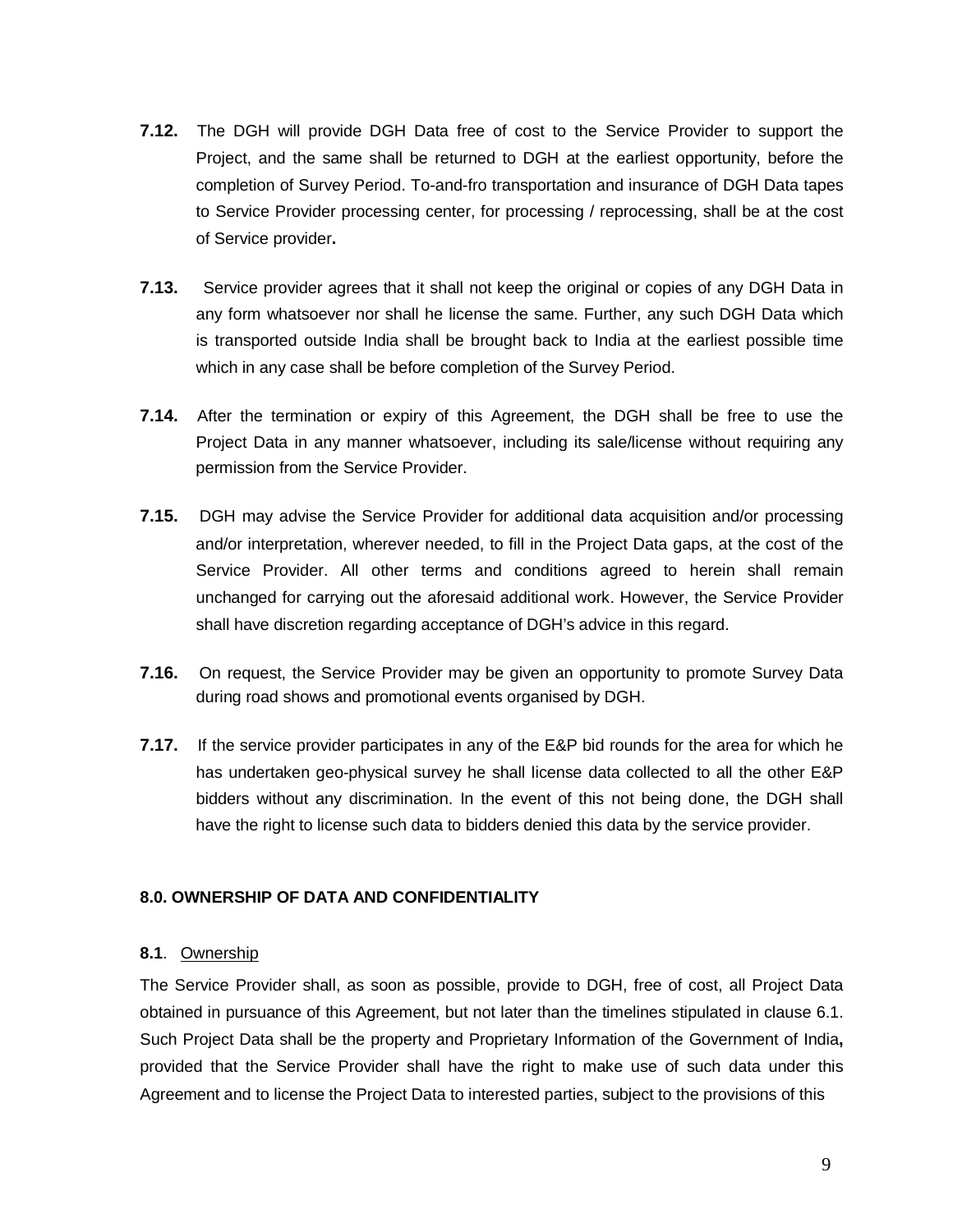Agreement. Such license shall be subject to the condition that the Project Data continues to be the property and Proprietary Information of the Government of India at all times.

#### **8.2.** Confidentiality:

The receiving party (i.e. the DGH/GOI or the Service Provider ) of an item of Proprietary Information undertakes:

- i. to keep such Proprietary Information confidential;
- ii. not to use such Proprietary Information otherwise than for the purposes of the Project unless such use is specifically authorized in writing by the disclosing Party;
- iii. not to disclose such Proprietary Information to any persons employed in its business other than those having a need-to-know for the purposes of the Project, and then only on the understanding that such persons are made aware of and undertake to observe the provisions of this Agreement.
- iv. not to disclose Proprietary Information to any third party except for the purposes of the Project and with the prior written consent of the disclosing party (which consent shall not be unreasonably withheld) and then only on the understanding that such third party is made aware of and undertakes to observe the provisions of this Agreement;
- v. not to copy or reduce Proprietary Information to writing except as may be strictly necessary for the purposes of the Project; and
- vi. to return to the disclosing party on demand all copies of Proprietary Information reduced to writing (or other permanent form) and to destroy all notes and any other written reports or documents which may have been made by the receiving party to the extent they contain any part of or reference to the Proprietary Information in whole or part except as authorized in writing by the disclosing party or as is strictly necessary to complete any outstanding obligations relating to the Project where after such Proprietary Information shall be returned or destroyed as aforesaid.
- **8.3**. This Agreement shall not be construed as granting expressly or impliedly any rights under patents, copyright or other form of intellectual property rights belonging to the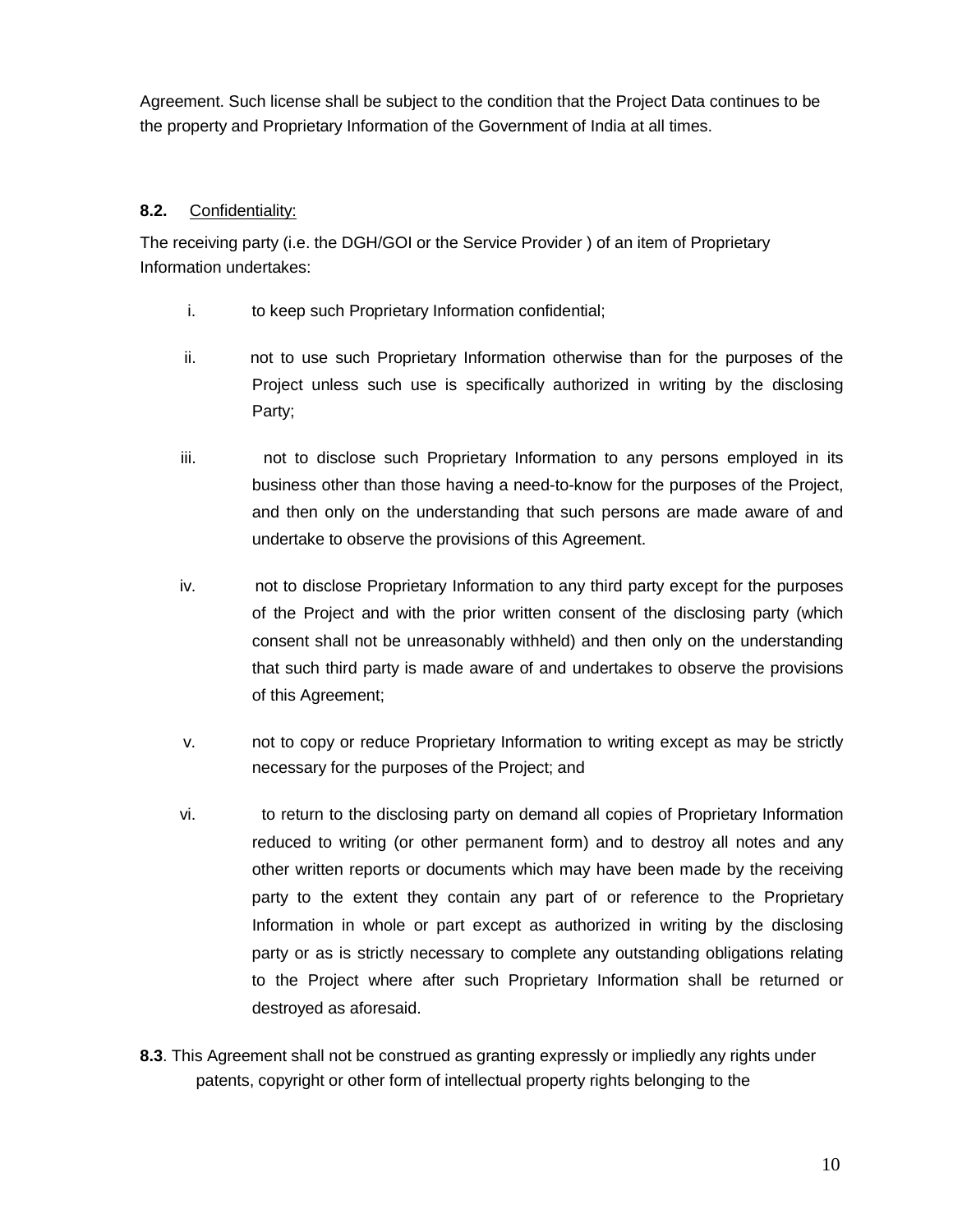Government of India to the receiving party in respect of Proprietary Information, the ownership of which shall remain vested in the Government of India at all times.

- **8.4.** Should any party named in this Agreement hereto be the subject of merger or any other form of reorganization, it is agreed that the successor in law to such party shall also be bound by the terms of this Agreement as if such party were an original part hereto. Subject as aforesaid, no party shall assign its interest under this Agreement without the prior written consent of the other party.
- **8.5.** Notwithstanding the return or destruction of Proprietary Information as herein provided, the Service Provider and the licensee of the Project Data will be bound by the obligations of confidentiality and all other obligations which will survive the termination of the Agreement. A confidentiality agreement will be executed between the service provider and the licensee and a copy of the same will be furnished to DGH for record.
- **8.**6 Service provider and the licensee shall use the data solely for the purpose of E&P activities. Licensee will also be subject to Indian laws and the jurisdiction of Indian Courts. Service provider will make provisions in this regard in their contract Agreement with licensees.

#### **9.0. TAXES, LEVIES AND DUTIES**

Service Provider shall be solely liable for payment and shall pay all taxes including service tax, if any, fees or charges for the services rendered, customs duties, stamp duties, registration fees, taxes on property, levies, fees or charges generally applicable from time to time in India or in the Country where any activity mentioned in this Agreement is conducted. The taxes shall include all personnel and corporate taxes as well as all other taxes including service taxes arising out of this Agreement and shall be borne by the Service Provider, and the DGH shall have no liability in this regard.

#### **10.0. ADDRESSES FOR NOTICES**

a) **Directorate General of Hydrocarbons (DGH)** OIDB Bhawan, Tower A, Plot No. 2, Sector- 73, Noida-201301 INDIA Fax: 0120-2472000 Attn: Director General (Hydrocarbons)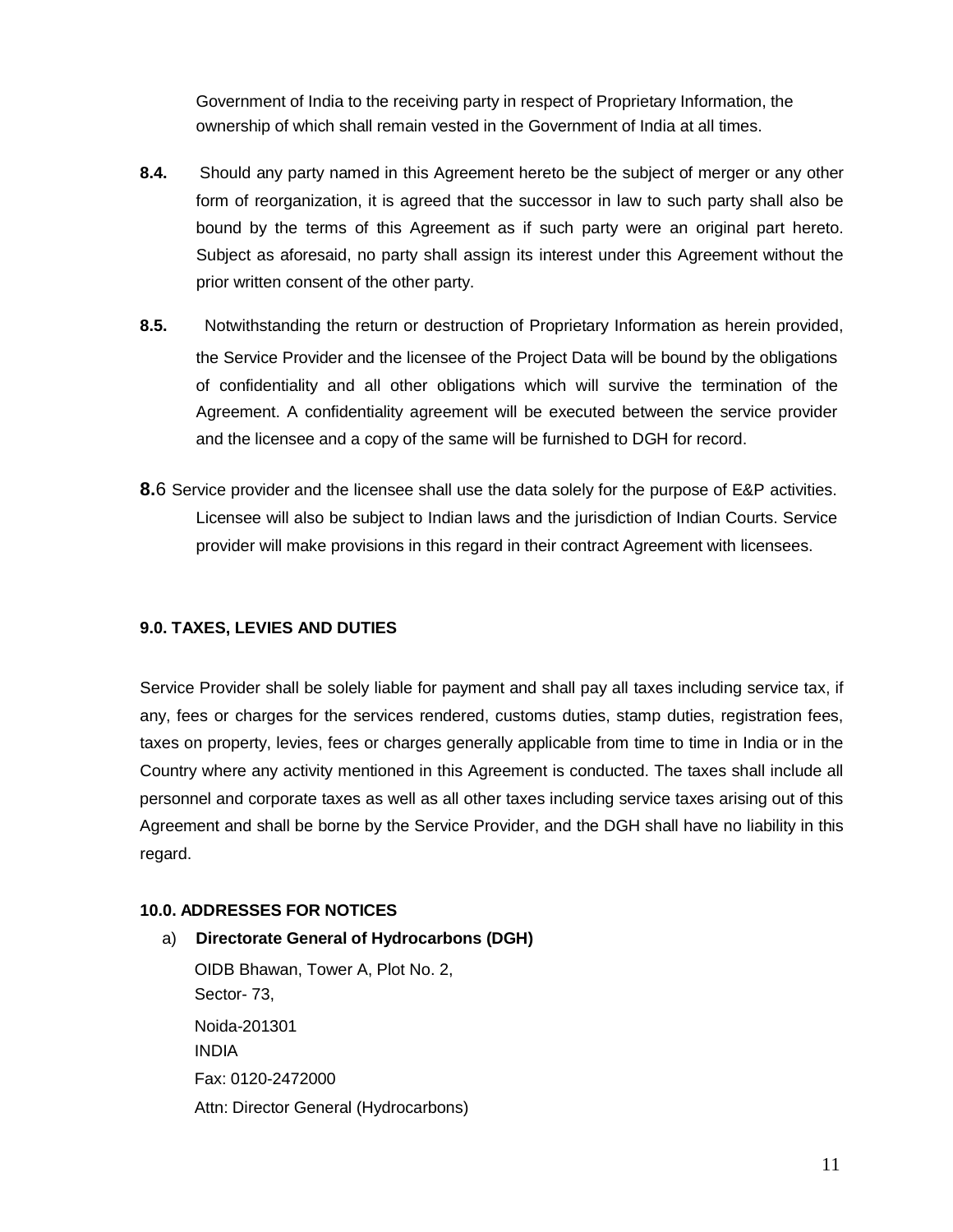| b) | Service Provider |                                   |
|----|------------------|-----------------------------------|
|    |                  |                                   |
|    |                  |                                   |
|    |                  | Attn: Authorised Person (specify) |

#### **11.0. TERMINATION AND / OR CONCLUSION OF AGREEMENT DURATION:**

- **11.1.** In case of breach of any of the obligations and conditions stipulated in this Agreement, the DGH shall have the right to terminate the Agreement without compensation, for which DGH will first issue a show cause notice giving 30 days time to the Service Provider to reply.
- **11.2**. DGH may at any time terminate the Agreement by giving 30 days notice to Service provider, without compensating the Service Provider, if the Service Provider becomes bankrupt or otherwise insolvent or for reasons of national security.
- **11**.**3** This Agreement will be liable to be terminated in the event of non validity of the Bank Guarantee. Such non validity, prior to compliance with Clauses 6.1, 7.1, 15.4 and 15.5 of the Agreement, if not rectified expeditiously by the Service Provider on his own, may result in seizure and/or confiscation of the Project Data along with vessels, equipments etc., besides appropriate legal action being taken.
- **11.4**. Either party shall have the right to terminate this Agreement on account of Force Majeure as set forth in Clause 14.
- **11.5** The Agreement shall be liable for termination without any compensation if it is found at any stage that the Service Provider has furnished false information.
- **11.6.** Upon termination under any Clause of this Agreement, all data (both DGH Data and Project Data) and reports or any other material shall be returned to DGH at no cost within a period of 30 days from the date of termination and all the rights of the Service Provider under this Agreement shall cease from the date of termination.
- **11.7**. Notwithstanding the termination or conclusion of the Agreement, the parties shall continue to be bound by the provisions of this Agreement that require some action after the termination or conclusion of this Agreement.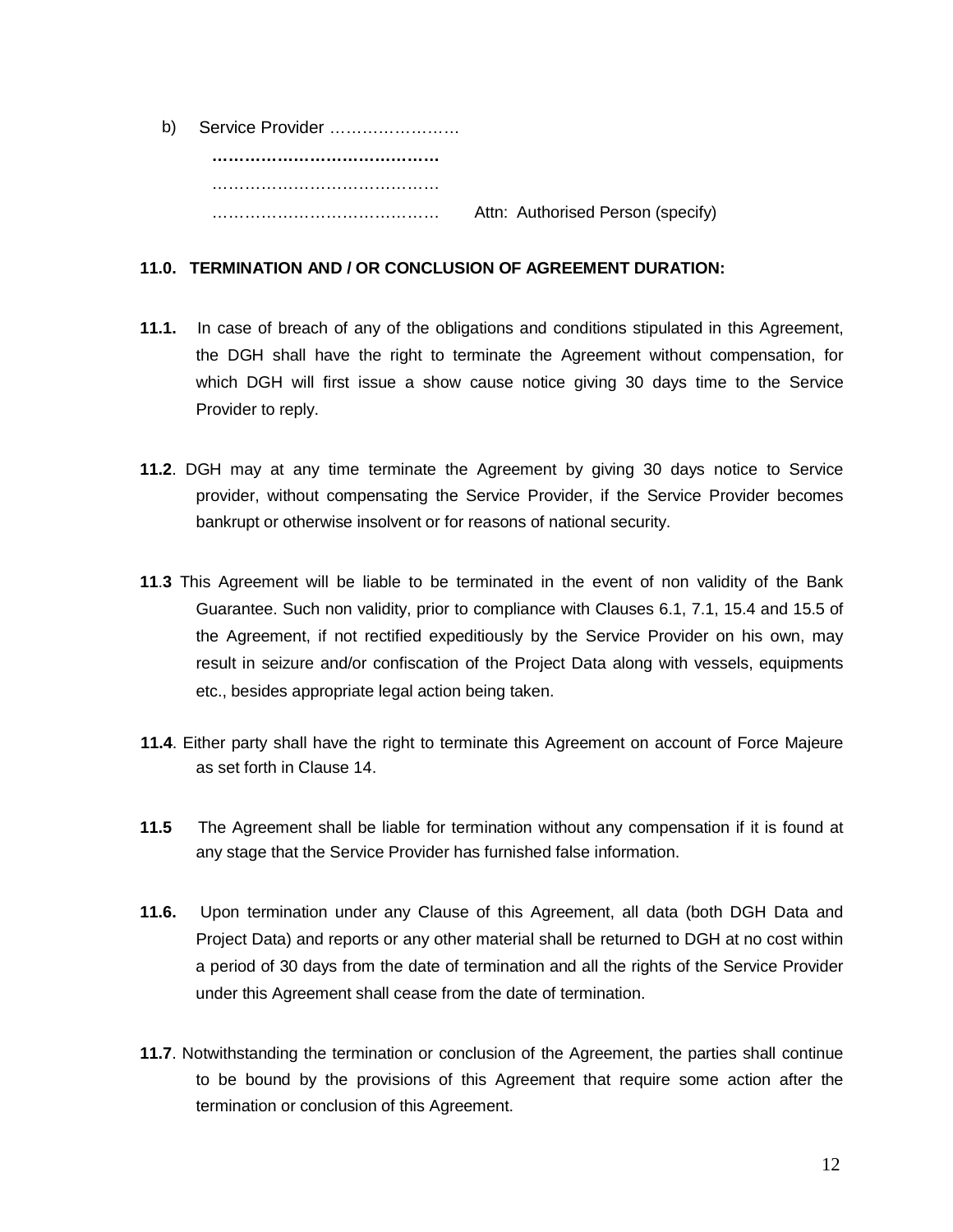#### **12. SAFETY**

The service provider undertaking the survey shall be responsible to ensure that the concerned operation is conducted with due regard to the safety and health of persons including divers and safety and security of property engaged in the operation**.**

#### **13.0. INDEMNIFICATION**

- **13.1.** The Service provider hereby agrees to indemnify and hold DGH harmless from any loss or liability, (including all/any of attorney's fees and related legal expenses), arising out of any claim for damages to Service Provider's property and injuries to or death of Service provider's employees and agents caused by, or incidental to Service provider's performance under this Agreement, regardless of reasons or causes of any such loss, liability, injury, or death.
- **13.2**. The Service Provider agrees to indemnify and hold the DGH harmless for any direct, indirect punitive, incidental or consequential damages to anybody including, without limitation, loss of production or business interruptions which result in any manner, directly or indirectly, from the performance of this Agreement.

#### **14.0. FORCE MAJEURE**

- **14.1**. In the event of either party being rendered unable by Force Majeure to perform any obligation required to be performed by them under the Agreement, the relative obligation of the party affected by such Force Majeure shall be suspended for the period during which such cause lasts. The term "Force Majeure" as employed herein shall mean "natural phenomena or calamities, earthquakes, typhoons, fires, wars declared or undeclared, hostilities, invasions, blockades, riots, strikes, insurrection and civil disturbances but shall not include the unavailability of funds"
- **14.2.** Where a Service Provider is claiming suspension of its obligations on account of Force Majeure, it shall promptly, but in no case later than fifteen (15) days after the occurrence of the event of Force Majeure, notify the DGH in writing with full particulars of the Force Majeure, the estimated duration thereof, the obligations affected and the reasons for its suspension.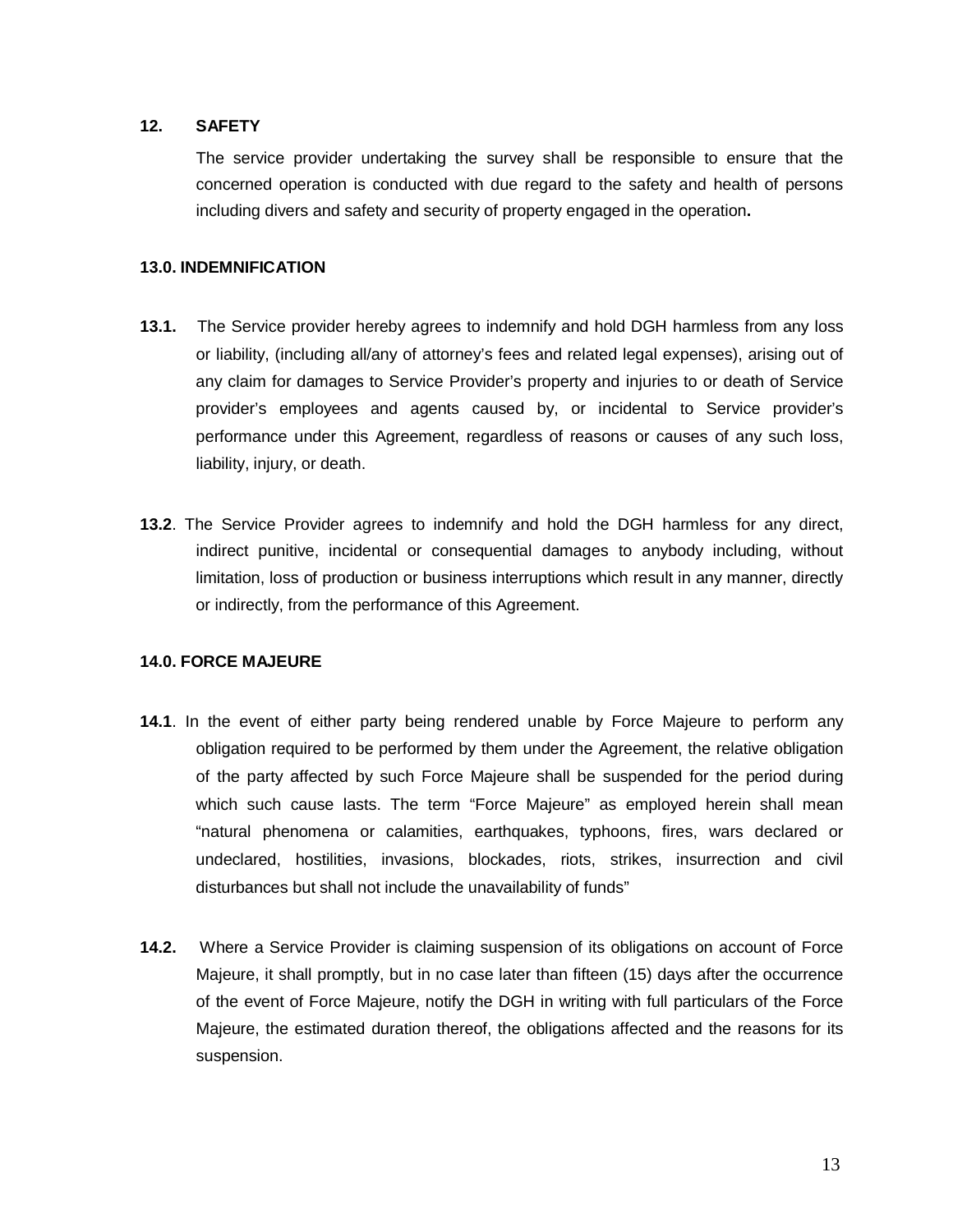- **14.3**. The Service Provider affected shall promptly notify DGH as soon as the Force Majeure event has been removed and no longer prevents it from complying with the obligations which have been suspended and shall thereafter resume compliance with such obligations as soon as possible.
- **14.4**. The Service Provider asserting the claim of Force Majeure shall have the burden of proving that the circumstances constitute valid grounds of Force Majeure under Clause 14.1 and that Service Provider has exercised reasonable diligence and efforts to remedy the clause of any alleged Force Majeure.

#### **15.0. PROCEDURE FOR CLEARANCE FROM MINISTRY OF DEFENCE**

- **15.1.** The Speculative Multi-client survey in the area will be carried out under the direct supervision of representative of DGH/Government in order to ensure security of physical oceanographic data. It would be mandatory for all seismic survey vessels and aircrafts deployed by Joint venture/foreign/private companies to have such representatives embarked onboard from the time for inspection of the vessel/aircraft till the completion of Geo-scientific Survey.
	- **15.2.** The Service Provider will be required to seek clearance from Ministry of Defence and other Government Agencies whenever such data is sought to be sent out of India, provided however that if the processed data is based on the raw data already cleared by such agencies, no fresh clearance will be required. For this purpose the service provider will have to submit a self-contained proposal to DGH who will forward the same to Ministry of Petroleum and Natural Gas for taking it up with other Government Agencies**.**
- **15.3.** The Service Provider is required to ensure that all foreign personnel onboard vessels have been duly cleared by the Ministry of Home Affairs and any other Government Agency designated for this purpose. Particulars of employees of Indian origin shall also be furnished to Ministry of Home Affairs.
- **15.4.** The Service Provider will forward raw data within one month of completion of Geoscientific survey(s), through DGH, to Integrated Headquarters of Ministry of Defence (Navy)/Naval Hydrographic Office (NHO), Dehradun and to Air HQs, free of cost.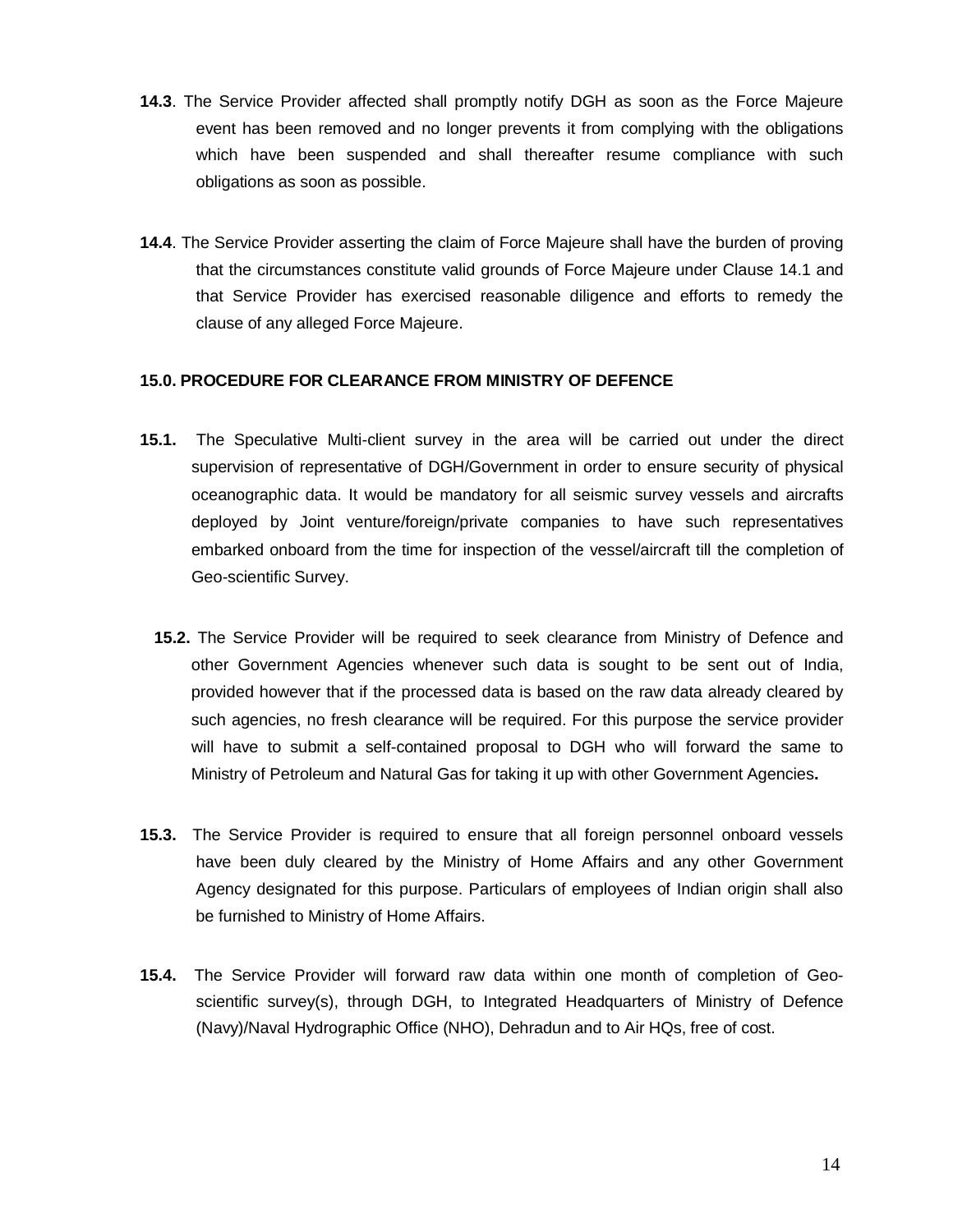- **15.5.** The Geo-scientific Data of coastal and sea floor surface including geo-physical, geomagnetic and seismological data, geo-chemical characteristics (rocks & sediments etc.) and bathymetric data, as and when collected by the Service Provider, must be shared with DRDO and Integrated Headquarters of the Ministry of Defence (Navy), in processed form free of cost. The DGH will facilitate sharing of this data.
- **15.6.** Vessels and aircraft will operate in the Exclusive Economic Zone of the country in accordance with the provisions of the Territorial Waters, Continental Shelf, Exclusive Economic Zone and other Maritime Zones Act., 1976, and other rules and regulations in force in this regard.
- **15.7.** NAVAREA warnings issued by Chief Hydrographer to the Government of India will be strictly followed by the Service Providers in the Area cleared for Geo-scientific Survey/Activities. In case of any failure to vacate the area covered by NAVAREA warning within specified period, the Government or the DGH will not be liable for any damage, and the entire liability shall rest with the Service Provider.
- **15.8.** Vessels and aircraft detained for violating the existing rules and regulations are liable to be escorted to the nearest port and detained till investigations are completed or fresh clearance is accorded. All such actions will be at the Service Provider's cost.
- **15.9.** The Service Provider would continue to apply for a case-by-case approval of the Ministry of Defence and related Agencies for the deployment of vessels and aircraft for Geoscientific Survey/Activities in the Area cleared by Ministry of Defence as per laid down regulations.
- **15.10.** All flights to /from vessels (if any), when within or likely to be within Air Defence Identification Zone (ADIZ), will operate strictly in accordance with the provisions of rules/instructions issued by DGCA/IAF, especially in respect of the requirement for Flight Plan clearance, Air Defence clearance and clearances under other rules and regulations in force.
- **15.11.** The conditions and restrictions specified for acquisition, processing and interpretation of data, if any, by Ministry of Defence and related Agencies would be adhered to by the Service Providers.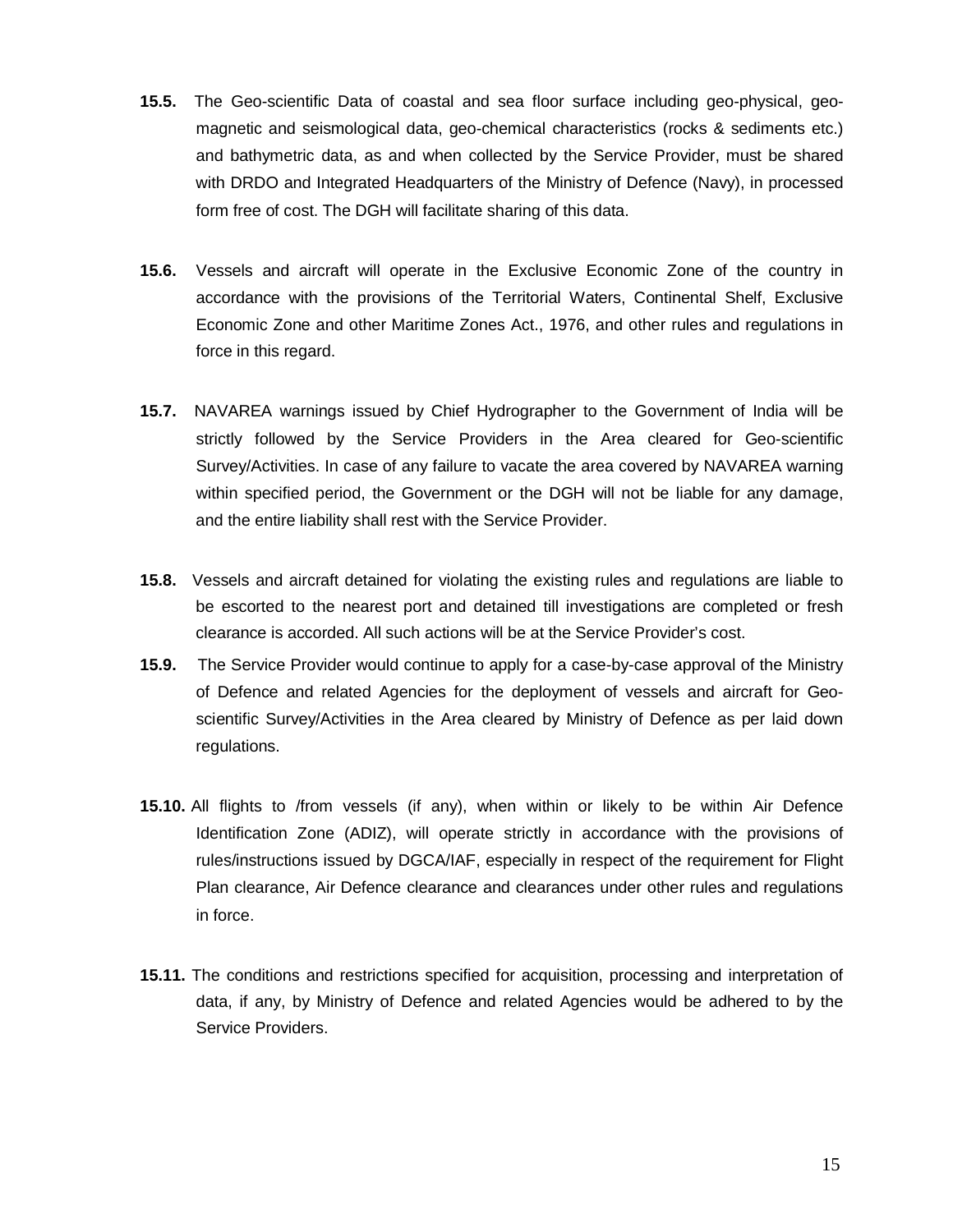#### **16.0. DISPUTE RESOLUTION**

- (i) In the event of any dispute or difference between the parties hereto, such disputes or differences shall be resolved amicably by mutual consultation. If such resolution is not possible, then the unresolved dispute or difference shall be referred to arbitration of the sole arbitrator to be appointed by the Secretary, Ministry of Petroleum & Natural Gas on the recommendation of the Secretary, Department of Legal Affairs ("Law Secretary), and Government of India. The provisions of Arbitration and Conciliation Act, 1996 (NO. 26 of 1996) shall be applicable to the arbitration under this clause. The venue of arbitration proceedings, unless Parties agree otherwise, shall be New Delhi. The language of arbitration proceedings shall be English. The arbitrator shall make a reasoned award(the "Award"), which shall be final and binding on the parties subject to provisions of the Arbitration and Conciliation Act, 1996. The expenses of the arbitration proceedings shall be shared equally by the parties to be agreement. However, Expenses incurred by each party in connection with the preparation, presentation shall be borne by the party itself.
- (ii) Pending the submission of and/or decision on a dispute, difference or claim or until the arbitral award is published; the Parties shall continue to perform all of their obligations under this Agreement without prejudice to a final adjustment in accordance with such award.

#### **17.0. GOVERNING LAW AND JURISDICTION**

This Agreement, including all matters connected with this Agreement, shall be governed by the Indian Laws in force, both substantive and procedural. Nothing in this agreement

shall entitle the service provider to exercise the rights privileges and power conferred upon it by this agreement in a manner which will contravene the laws of India. This Agreement shall be subject to the exclusive jurisdiction of competent Courts at Delhi / New Delhi.

DATED AS OF THE ------------------ DAY OF ---------------- 20…

……………………………………………

Director General

Directorate General of Hydrocarbons

………………………………………..

Head, Multi Client Services

Authorised Signatory of the Service Provider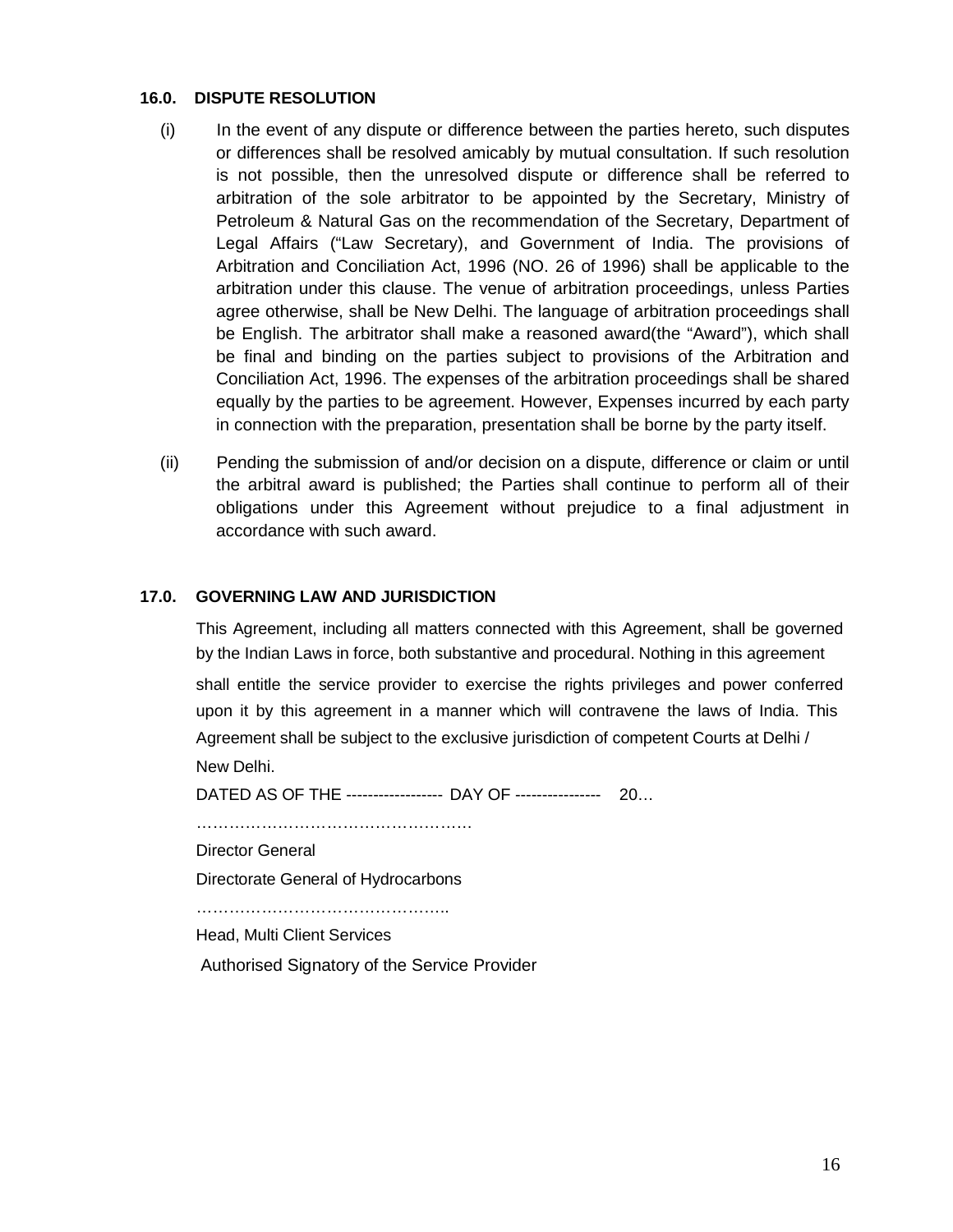#### **Annexure – 1**

# **Work Program and Deliverables:**

(The Service Provider has to specify the details, as appropriate, out of the following indicative list based on the requirements of survey/ activities.)

### **1. Area and Layout:**

1.1 Location Map (with indicative seismic lines) and the proposed survey Area along with boundary co-ordinates (Latitude, Longitude and XY ) and extent of Area in Sq. Km. - One PDF copy; One hard copy.

#### **2. Activities and Modality:**

The Service Providers should furnished full details of Geo-scientific Survey/Activities including Onland/ Offshore/ Airborne acquisition of Geo-scientific Data through seismic, gravity, magnetic, magneto telluric, geochemical surveys etc. and activities which may cover processing, reprocessing, interpretation, reinterpretation etc. of Geo-scientific Data. These details should include the volume of Geo-scientific Survey/Activities in appropriate units such as line kilometers, Sq. Km etc.

#### **3. Deliverables on the conclusion of Geo-scientific Survey/Activities\*:**

- 3.1. Original raw data tapes: One set
- 3.2. Copied tapes of raw data: One set
- 3.3. Processed data tapes: One set.

\**The media for submission of Project Data will be as per the latest industry standards (e.g. Cartridges 3592 in case of seismic surveys) or as prescribed by DGH.*

- 3.4. Two sets of each report (both in hard and PDF form) of Acquisition and/or Processing and/or Interpretation incorporating the following:
	- (a) Acquisition report should include daily production reports in compiled form, Calibration and experiment details, actual parameters etc.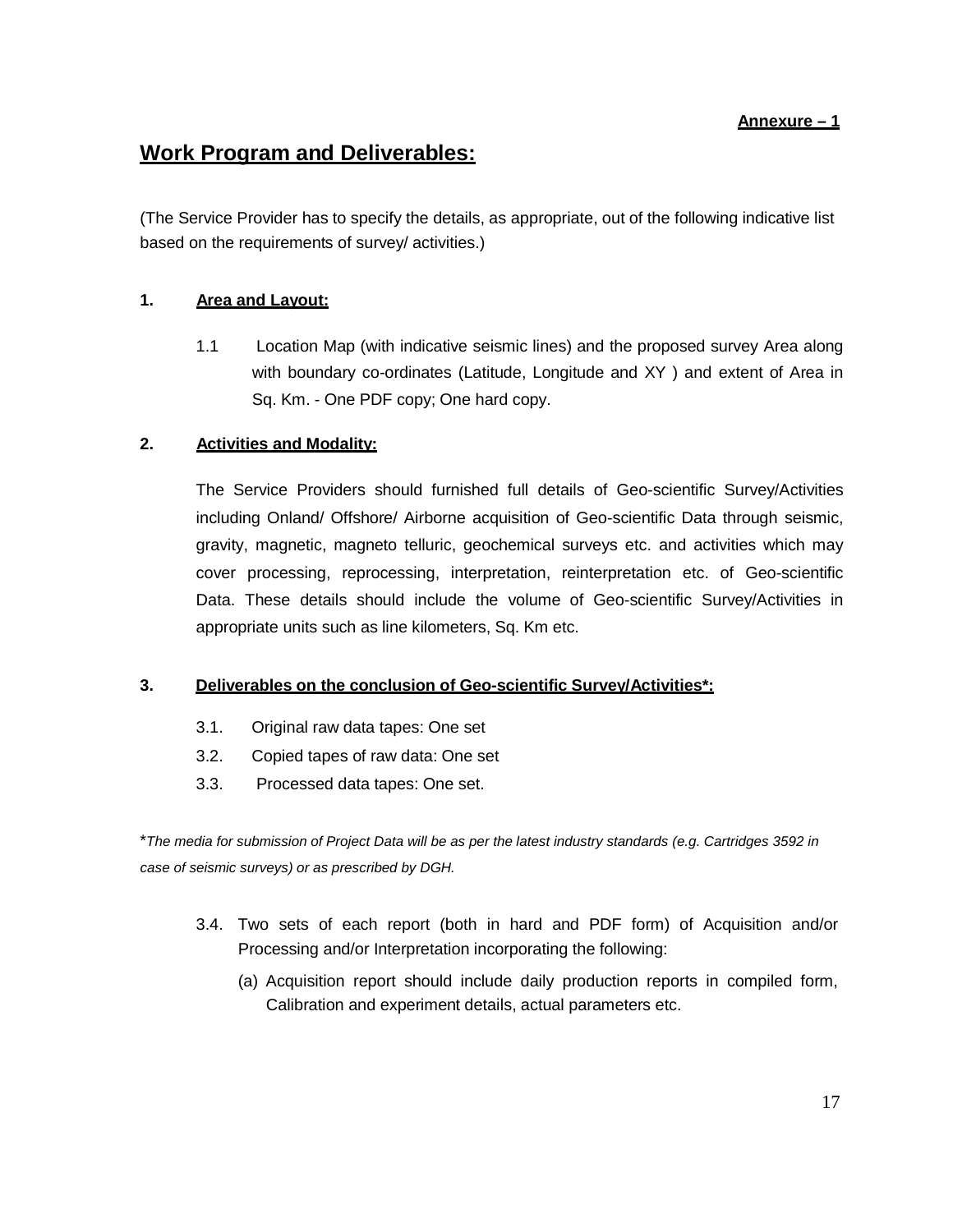- (b) Processing report should include the applied processing sequence with its parameters
- (c) Interpretation report should include fault & horizon interpretation (ASCII) and input from the available geophysical and geological data.
- (d) Lead Identification report with prioritization of identified leads.
- 3.5. Indicative Deliverables specific to Seismic surveys, if applicable:
- 3.5.1 One set of intermediate gathers (in digital form):
	- (a) Navigation merged Shot Gathers-SEG Y
	- (b) PSTM Gathers (unmuted)-SEG Y
	- (c) PSDM Gathers (unmuted)-SEG Y
	- 3.5.2 (a) Navigation Data (Final Navigation Data, Source and Receiver Navigation)-ASCII: Soft Copy (One set)
		- (b) Base Map: Two sets (Hard Copy), One set (CD)
		- (c) Processed (Stack) and interpreted data: One soft copy each
		- (d) PSTM Velocity -SEG Y: Soft Copy- One Set
		- (e) PSDM Velocity –SEGY: Soft Copy- One Set
	- 3.5.3 Final Sections with side label and velocity boxes (for 2D survey):
		- (a) One set of Black and White Reduced Scale Paper Sections; Horizontal Scale 1:200,000; Vertical Scale: 2.5''/second with side label containing Survey Parameters, Processing Sequence, and Base Map with Line highlighted.
		- (b) Soft Copy of CGM plots-One set
- Note: Additional Deliverables to be detailed by Service Provider for proposed specific geoscientific activity in the Agreement
	- 3.6 Deliverables for geo-scientific activities other than seismic survey is to be detailed by the Service Provider.
	- 3.7 Demonstration Package comprising data/ images etc. from the Project Data in soft and hard copy as detailed in clause 7.3.

#### **4. Reference Information**:

- 4.1.1. Technical & geological objective for the placement of proposed lines with co-ordinates in Latitude, Longitude -One PDF copy; One hard copy
- 4.1.2. Parameters & specifications of proposed geo-scientific activities relating to Acquisition and/or Processing and/or Interpretation- One PDF copy; One hard copy.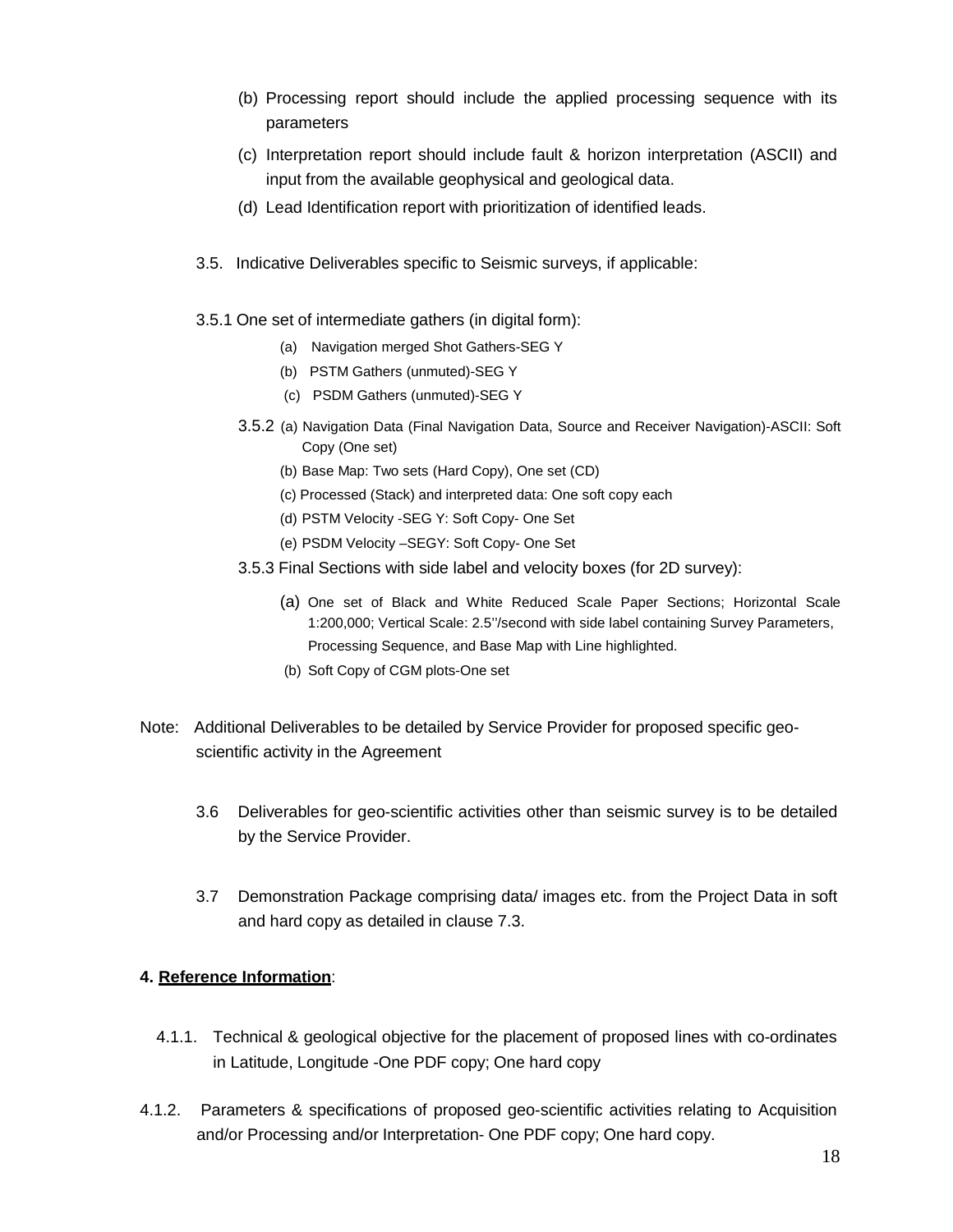#### **Annexure –2**

## **BANK GUARANTEE**

(To be submitted on non-judicial stamp paper)

Ref. No. Bank Guarantee No. ……………………. Date …………/ …………/ …………………… Valid up to ………………………………. To Directorate General of Hydrocarbons OIDB Bhawan, Tower A, Plot No. 2, Sector- 73 , Noida-201301 INDIA

Dear Sirs,

In consideration of Directorate General of Hydrocarbons, a statutory body, under the Ministry of Petroleum & Natural Gas, established in 1993 and having its office, at OIDB Bhawan, Tower A, Plot No. 2, Sector-73, Noida-201301 (hereinafter referred to as "DGH", which expression shall unless repugnant to the context or meaning thereof includes all its successors, administrators, executors and permitted assigns) having entered into an Agreement No. ……………………… dated …………………. (hereinafter called "the Agreement " which expression shall include all the amendments thereto) with M/s. ………………………………… having its registered / head office at ……………………………………………………. (hereinafter referred to as " Service Provider") which expression shall, unless repugnant to the context or meaning thereof include all its successors, administrators, executors;

The Service provider having agreed to furnish to DGH a Bank guarantee for an amount of Indian Rupees / US\$ ………………….for faithful performance of the Agreement;

We ………………………… (name of the bank along with address, Telex No., FaxNo.) registered under the laws of …………………………………… having head / registered office at ……………………………… (hereinafter referred to as "The Bank" which expression shall, unless repugnant to the contest or meaning thereof include all its successors, administrators, executors and permitted assigns) do hereby guarantee and undertake to pay immediately on first demand in writing any/all moneys to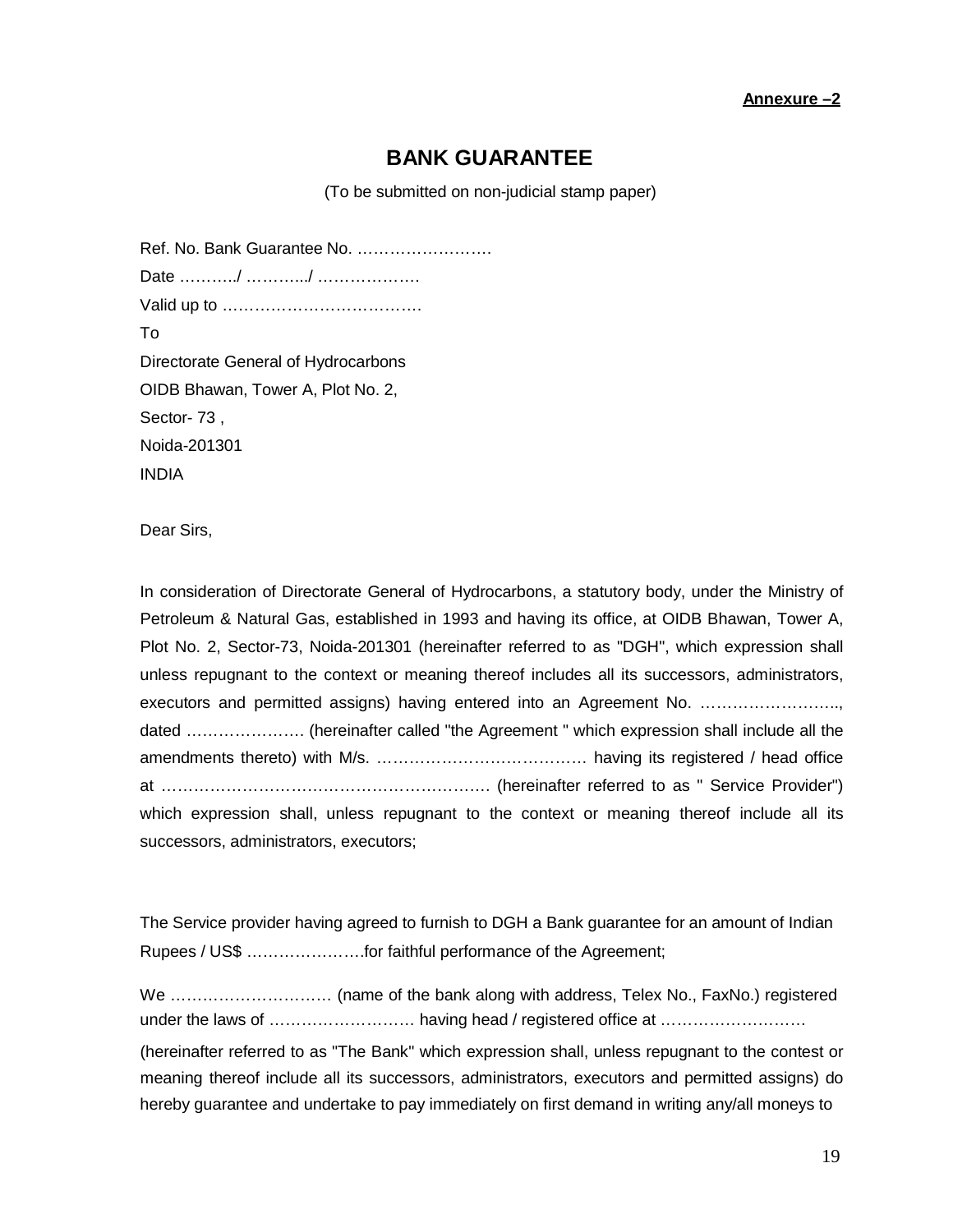the extent of Indian Rs./US\$ ………………………. (in figures)

……………………………………………….. (in words) without any demur, reservation, contest or protest and/or without any reference to the Service Provider. Any such demand made by DGH on the Bank by serving a written notice shall be conclusive and binding, without any proof, on the bank notwithstanding any dispute(s) pending before any Court, Tribunal, Arbitrator or any other authority and/or any other matter or thing whatsoever, as liability under these presents being absolute and unequivocal. We agree that the guarantee herein contained shall be irrevocable and shall continue to be enforceable until it is discharged by DGH in writing. This guarantee shall not be determined, discharged or affected by the liquidation, winding up, dissolution or insolvency of the Service Provider and shall remain valid, binding and operative against the Bank.

The Bank also agrees that DGH at its option shall be entitled to enforce this Guarantee against the Bank as a principal debtor, in the first instance, without proceeding against the Service Provider and notwithstanding any security or other guarantee that DGH may have in relation to the Service Provider's liabilities.

The Bank further agrees that DGH shall have the fullest liberty without our consent and without affecting in any manner our obligations hereunder to vary any of the terms and conditions of the said Agreement or to extend time of performance by the said Service Provider (s) from time to time or to postpone for any time or from time to time exercise any of the powers vested in DGH against the said Service Provider (s) and to forebear or enforce any of the terms and conditions relating to the said Agreement and we shall not be relieved from our liability by reason of any such variation, or extension being granted to the said Service Provider (s) or for any forbearance, act or omission on the part of DGH or any indulgence by DGH to the said Service provider(s) or any such matter or thing whatsoever which under the law relating to sureties would, but for this provision, have effect of so relieving us.

This Guarantee shall not be discharged by any change in our constitution, in the constitution of DGH or that of the Service Provider.

The Bank confirms that this guarantee has been issued with observance of appropriate laws of the country of issue.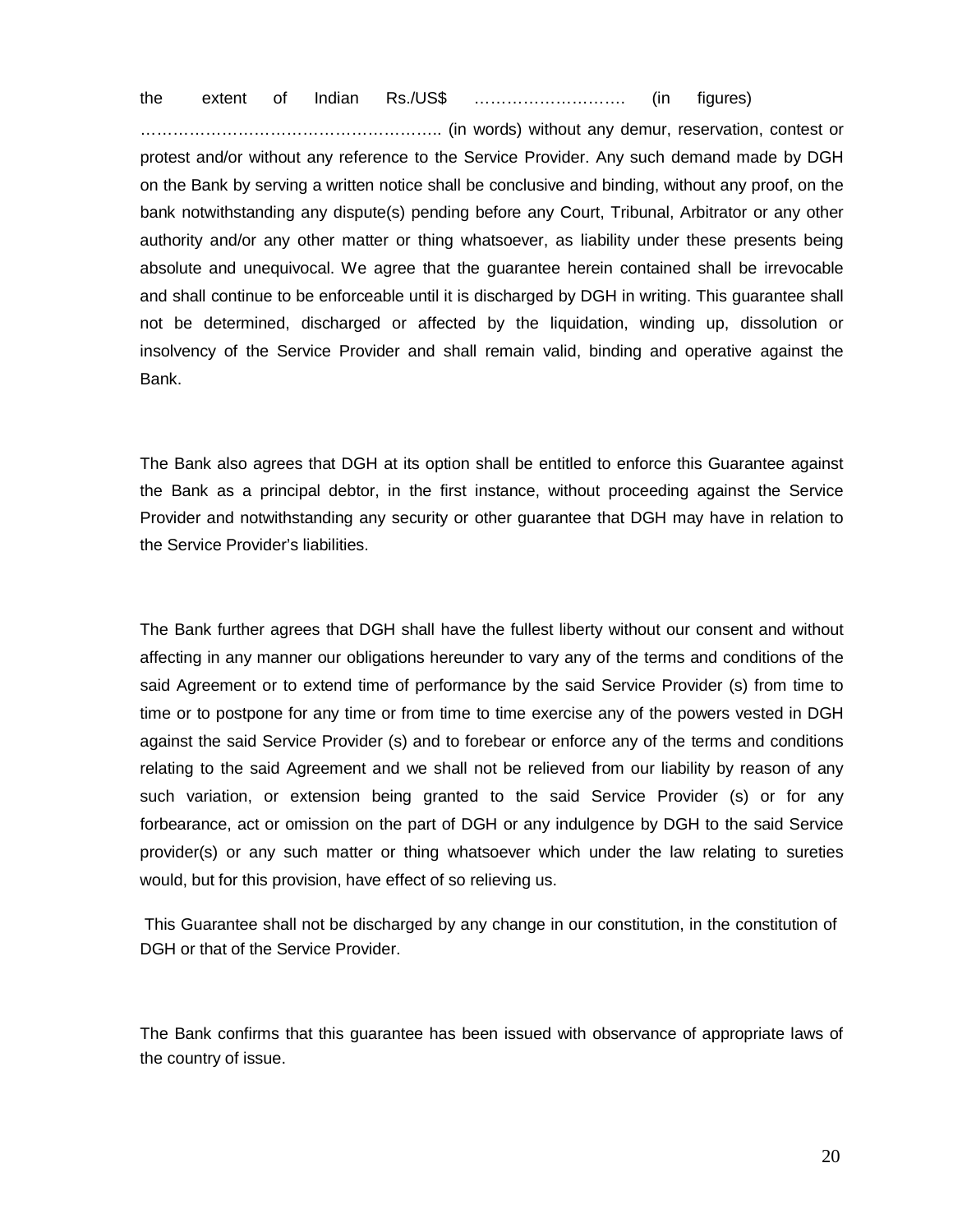The Bank also agrees that this guarantee shall be governed and construed in accordance with Indian Laws and subject to the exclusive jurisdiction of competent Indian courts of the place from where Agreement has been signed.

Notwithstanding anything contained hereinabove, our liability under this Guarantee is limited to Indian Rs./US\$ ………………………………………… (in figures) (Indian Rs./US\$ …………………………………………………………. (in words) and it shall remain in force until ………………… (indicate the date of expiry of bank guarantee) unless extended further. Any claim under this Guarantee must be received by us before the said expiry of this Bank Guarantee. If no such claim has been received by us by within the said expiry/extended date, the rights of DGH under this Guarantee will cease. However, if such a claim has been received by us within the said date, all the rights of DGH, under the Guarantee shall be valid and shall not cease until we have satisfied that claim.

In witness whereof, the bank through its authorised officer has set its hand and stamp on this ………………. day of ………………… 2013…………………….. at …………………………………..

**…………………………………………** 

**(Signature) WITNESS No. 1**

(Signature)

Full name and official address Full Name, designation & (in legible letters) official Address (in legible letters) with Bank Stamp Attorney as per power of Attorney No. \_\_\_\_\_\_\_\_\_\_\_\_\_

Date : \_\_\_\_\_\_

#### **WITNESS No. 2**

(Signature) Full name and official address (in legible letters)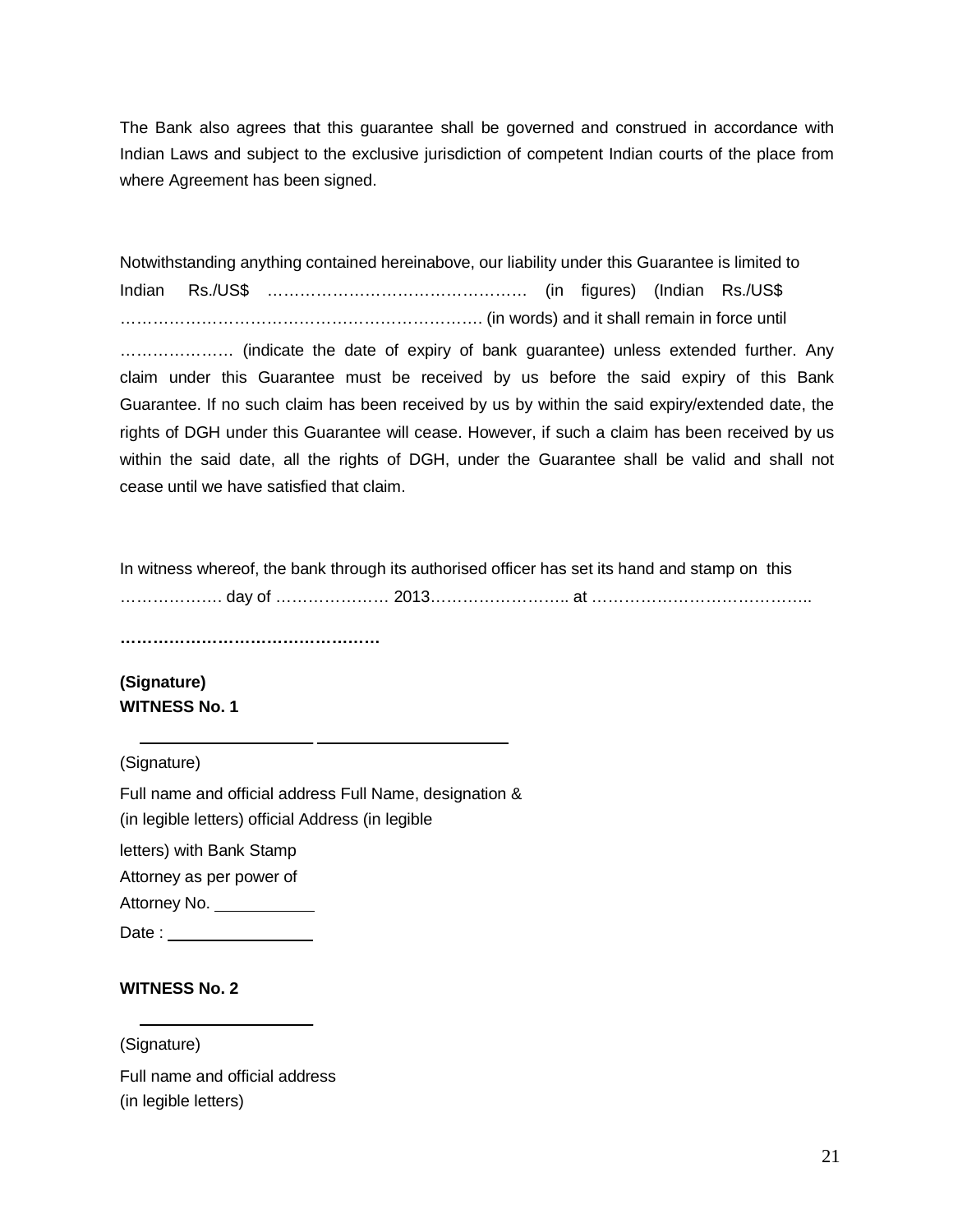

*Annexure-IV*

# INDIA HYDROCARBON VISION -2025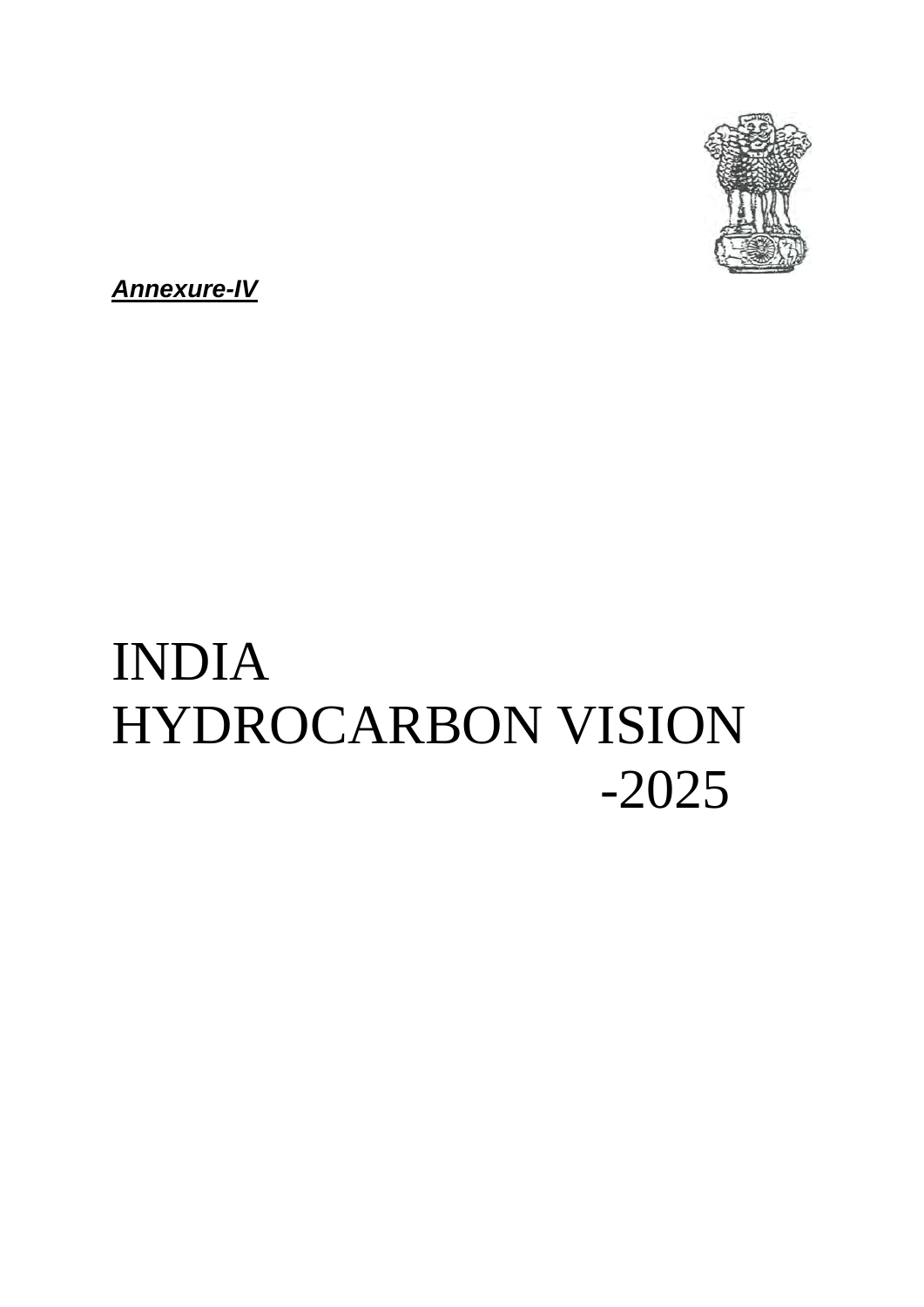## **INTRODUCTION**

The hydrocarbons sector plays vital role in the economic growth of the country. It is necessary to have a Iongterm policy for the hydrocarbons sector, which would facilitate meeting the future needs of the country. The Hydrocarbons Vision - 2025 lays down the framework which would guide the policies relating to the hydrocarbons sector for the next 25 years. Issues such as energy security, use of alternative fuels, interchangeability of technology are vital to ensure that the mix of energy sources used in the economy is optimal and sustainable and that adequate quantities of economically priced clean and green fuels are made available to the Indian consumers. The estimated energy supply mix in India for a period up to 2025 is given at Annexure-I. Oil and gas continue to play a pre-eminent role in meeting the energy requirements of the country 45% of the total energy needs would be met by the oil and gas sector, though some amount of interchange between oil and gas is foreseen.

1.1 The current levels of per capita energy consumption in India are extremely low as compare to the rest of the world. In terms of comparison with the developed countries, the differentials are even more marked. The comparative figures of per capita energy consumption for India and rest of the world are in Annexure-II. Growth of the economy would lead automatically to growth in energy consumption, as there is a direct correlation between the GDP and energy consumption. The per capita consumption of primary energy and hydrocarbons (Annexure-III) reveals that India is amongst the lowest in

consumption of hydrocarbon in terms of kilograms of oil equivalent. Viewed from all angles, therefore, the hydrocarbon sector is most crucial for determining the energy, security for the country.

1.2 The presence of the Public Sector Undertakings (PSUs) in exploration, production and marketing of petroleum products has been pre-dominant in the last four decades. The oil sector PSUs stand out in performance both in terms of operational efficiencies and profitability amongst all the PSUs in India. This pre-eminence of the PSUs in the oil sector is a matter of pride.

1.3 The Vision. 2025 for the hydrocarbon sector has been prepared taking into account the above background. The action required to be taken in the medium term (3 to 5 years) and in the long term (beyond 5 years) to realise the Vision has also been brought out in this Report.

## **2. Hydrocarbons Vision - 2025**

\*To assure *energy* security by achieving self-reliance through increased indigenous production and investment in equity oil abroad.

\*To enhance *quality* of life *by*  progressively improving product standards to ensure a cleaner and greener India. .

\*. To develop hydrocarbon sector as a globally competitive industry which could be benchmarked against the best in the world through technology upgradation and capacity building in all facets of the industry.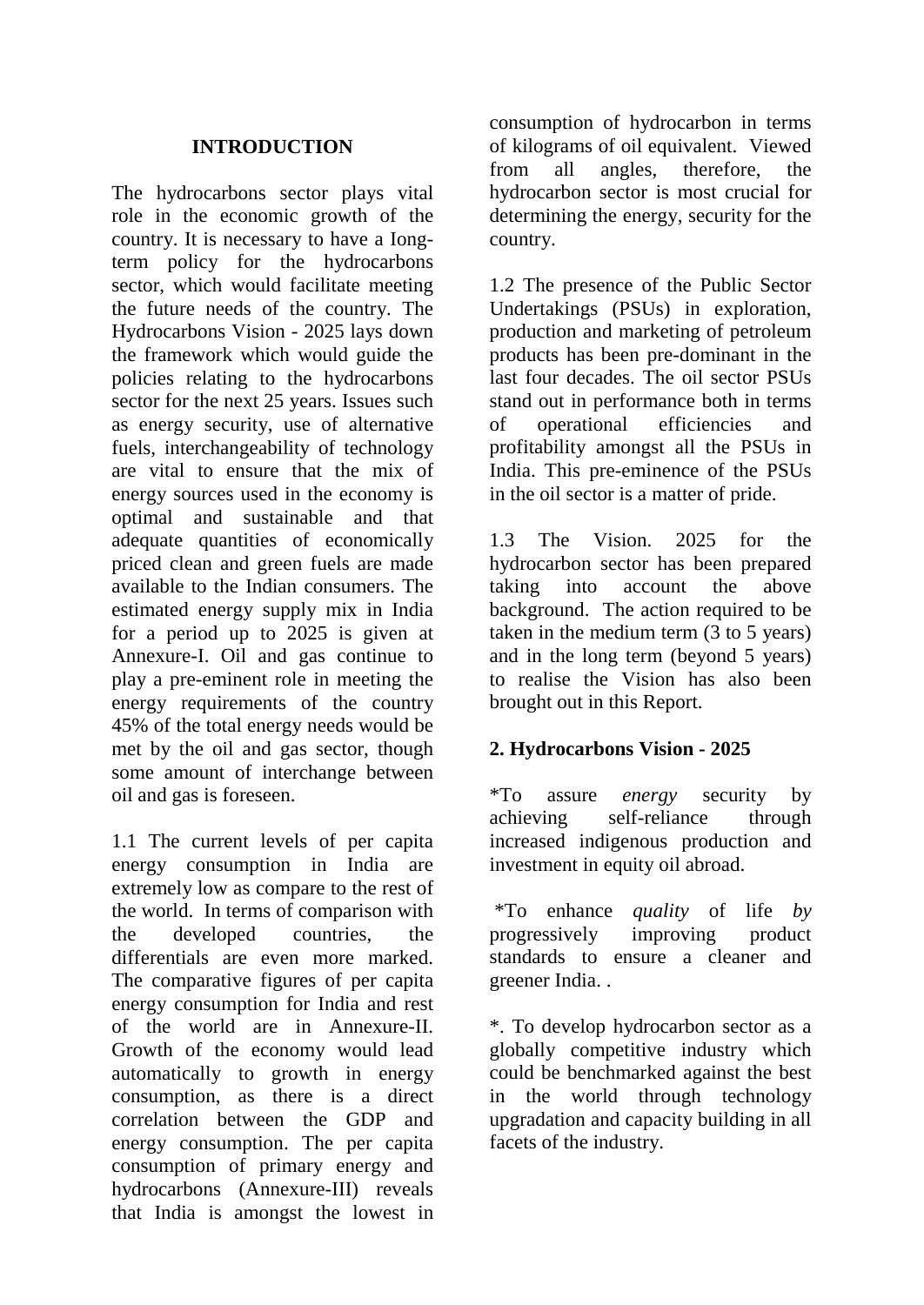\* To have a free market and promote healthy competition among players and improve the customer service.

\* To. ensure oil security for the country keeping in view strategic and defence considerations. .

## **3. Exploration and Production Sector**

The gap between supply and availability of crude oil, petroleum products as well as gas from indigenous sources is likely to increase over the years **(Annexure-IV)**. The growing demand and supply gap would require increasing emphasis to be given to the exploration and production sector. The objectives of the exploration policy would be as follows:-

# **3.1 Objectives**

a) To undertake a total appraisal of Indian sedimentary basins for tapping the hydrocarbon potential and to optimise production of crude oil and natural gas in the most efficient manner so as to have Reserve Replacement Ratio of more than 1.

b) To keep pace with technological advancement and application and be at the technological forefront in the global exploration and production industry.

c) To achieve as near as zero impact, as possible, on environment.

3.2 To achieve the above objectives the following actions are required to be taken.

## **3.3 Medium term**

i) Continue exploration in producing basins.

ii) Aggressively pursue extensive exploration in non-producing and frontier basins for knowledge building' and new discoveries, including in deepsea offshore areas.

iii) Finalise a programme for appraisal of the Indian sedimentary basins to the extent of 25% by 2005, 50% by 2010, 75% by 2015 and 100% by 2025. Sufficient resources to be made available for appraising the unexplored/party explored acreages through Oil industry Development Board (OIDB) cess and other innovative resource mobilisation approaches including disinvestment and privatisation.

iv) Provide internationally competitive fiscal terms, keeping in view the relative prospectivity perception of Indian basins, in order to attract major oil and gas companies and through expeditious evaluation of bids and award of contracts on a time bound basis.

v) Optimise recovery from discovered/ future fields.

vi) Improve archival practices for data management .

vii) Continue technology acquisition and absorption along with development of indigenous Research & Development (R&D).

viii) Ensure adequacy of finances for R&D required for building knowledge infrastructure.

ix) Make Exploration and Production. (E&P) operations compatible with the environment and reduce discharges and emissions.

x) Support R&D efforts to reduce adverse impact on environment.

xi) Acquire acreages abroad for exploration as well as production.

## **3.4 Long term**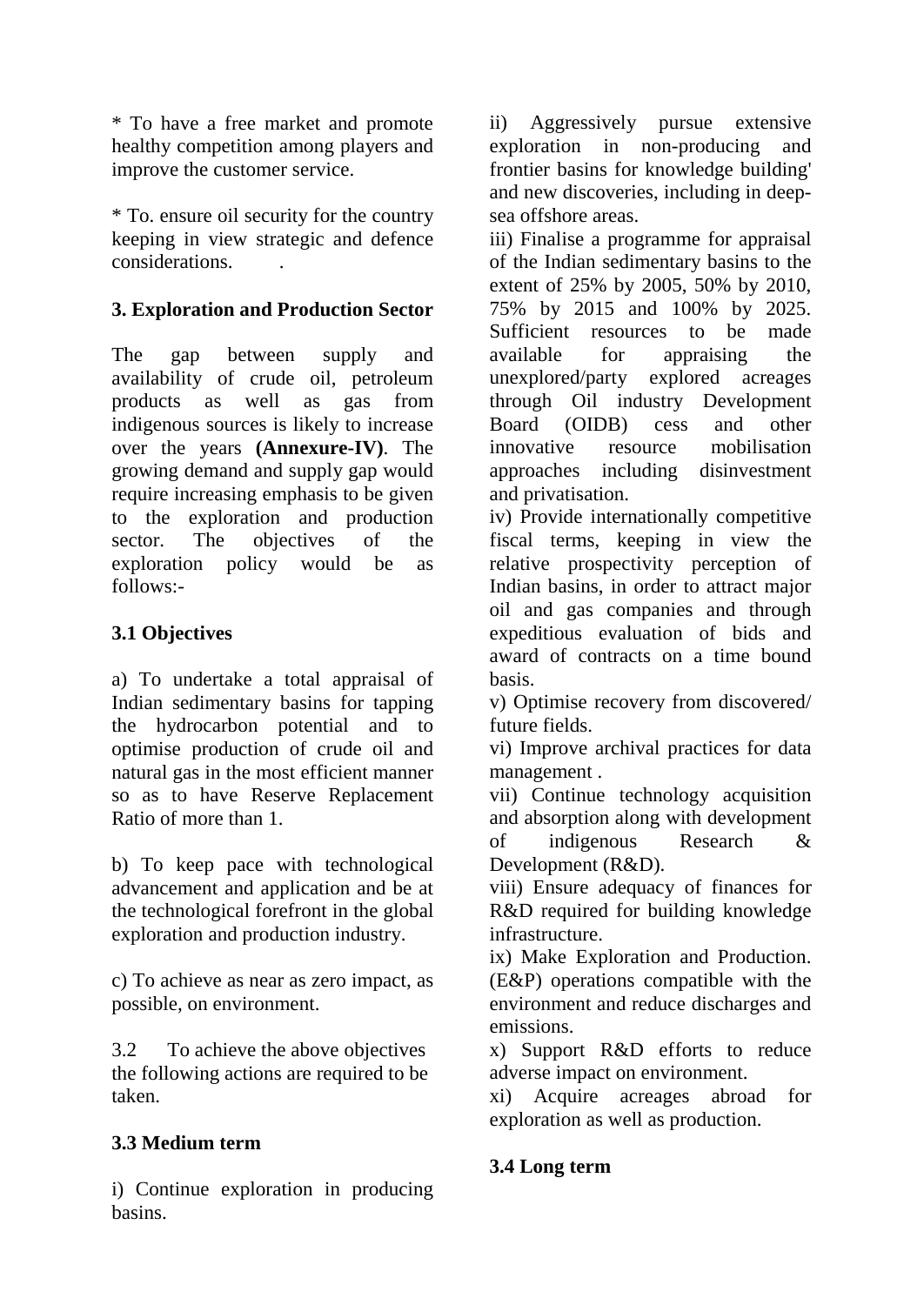i) 100% exploration coverage of the Indian sedimentary basins by 2025.<br>ii) Leapfrog to technolog

ii) Leapfrog to technological superiority.

iii) Put in place abandonment practices to restore the original base line.

iv) Conserve resources and adopt clean technologies.

# **4. External policy & Oil Security**

# **4.1 Objectives**

Supplement domestic availability of oil with a view to provide adequate, stable, assured and cost effective hydrocarbon energy to the Indian economy.

4.2 To achieve the above objective the following actions are required to be taken.

# **4.3 Medium term**

i) Put in place a comprehensive policy to include total deregulation of overseas E&P business and empowering them to compete with international oil companies with provision of fiscal and tax benefits.

ii) Evolve a mechanism to leverage India's "Buyer Power" to obtain quality E&P projects abroad.

iii) Have focussed approach for E&P projects and build strong relations in focus countries with high attractiveness like Russia, Iraq, Iran and North African countries.

# **5. Natural Gas.**

Natural gas is emerging as the preferred fuel of the future in view of it being an environmental friendly economically attractive fuel and also a desirable feedstock. Increased focus needs to be given to this potential sector.

# **5.1 Objectives**

a) To encourage use of natural gas, which is relatively a clean fuel.

b) To ensure adequate availability by a mix of domestic gas imports through pipelines and import of LNG.

c) To tap unconventional sources of natural gas like coal bed methane, natural gas hydrates, underground coal gassification etc.

5.2 To achieve the above objectives the following actions are required to be taken.

# **5.3 Medium term**

i) Timely and continuous review of gas demand and supply options to facilitate policy interventions.

ii) Pursuing diplomatic and political initiatives for import of gas from neighbouring and other countries with emphasis on transnational gas pipelines.

iii) Expediting setting up of a regulatory framework.

iv) Import LNG to supplement the domestic gas availability and encourage domestic companies to participate in the LNG chain.

v) Provide a level playing field for all the gas players and ensure reasonable transportation tariffs. .

vi) Rationalise customs duty on LNG and LNG projects.

vii) Put in place an effective organisational structure, which would facilitate progress in the National Gas Hydrates Programme.

viii) Opertionalise the Coal Bed Methane Policy with a time bound programme.

ix) Formulate National Policy on Underground Coal Gassification in a time bound manner.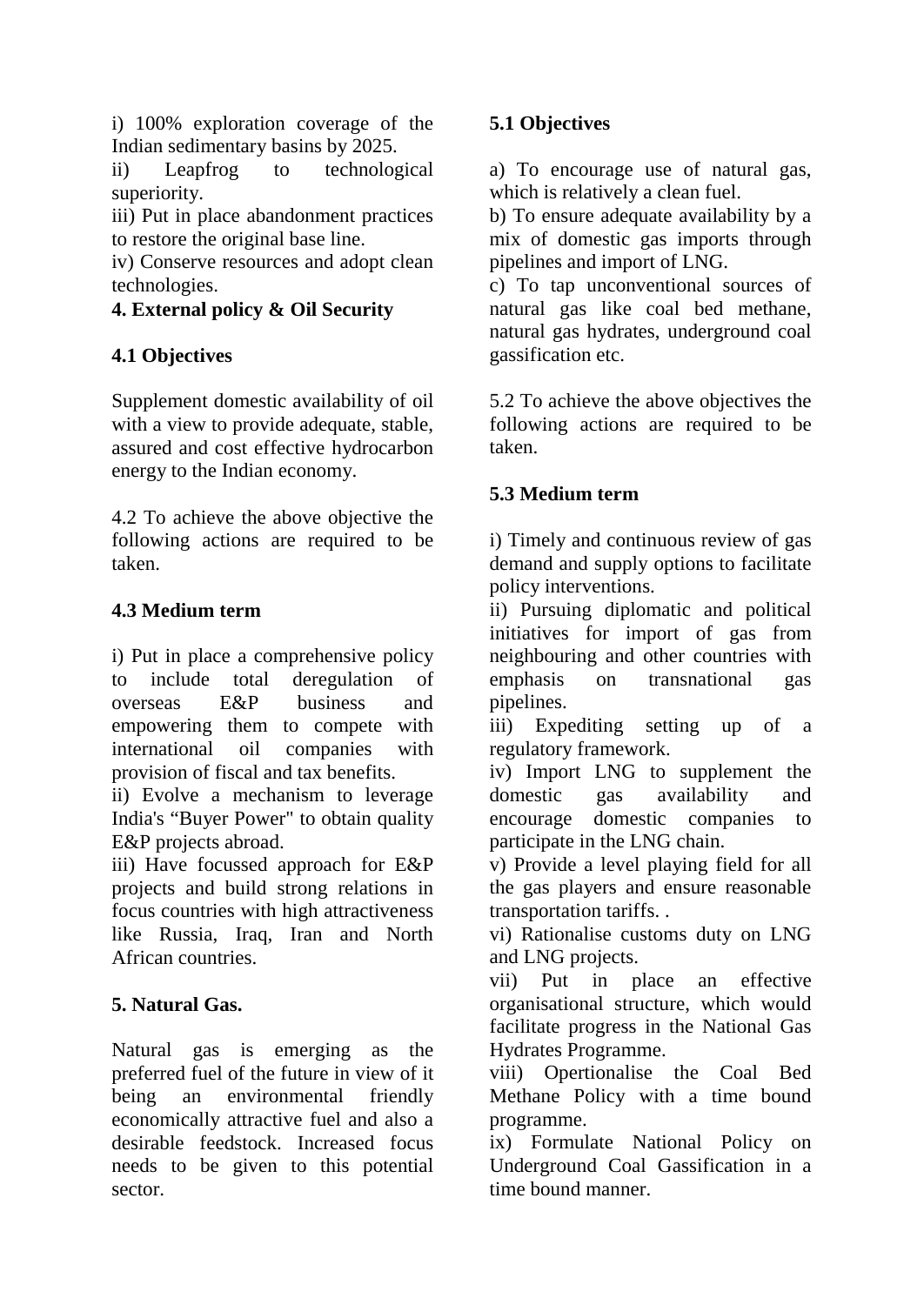x) Increase R&D efforts on conversion of gas to liquids.

## **5.4 Long term**

i) Review of LNG option in the light of economic, political and energy security considerations.

ii) Exploit the gas hydrates reserves.

iii) Produce gas from Coal Bed Methane and through Underground Coal Gassification.

iv) Commercialize the production and use of alternate fuels like Di-Methyl Ether and use of Fuel Cells through increased R&P efforts.

## **6. Refining & Marketing**

This is another important sector and its development is crucial for having selfsufficiency in petroleum products and in moving towards a consumer oriented competitive market.

## **6.1 Objectives**

a) To maintain around 90% selfsufficiency of middle distillates in the sector with an appropriate mix of national oil companies, foreign players and private Indian players.

b) To develop a globally competitive industry.

c) To have a free market and healthy competition amongst players. .

d) To develop appropriate infrastructure such as ports, pipelines etc. for an efficient hydrocarbons industry.

e) To improve customer services through better retailing practices.

f) To make available un-adulterated quality products at reasonable prices.

g) To achieve free pricing for products while continuing subsidized prices for

some products in certain remote areas, Which are to be identified and reviewed from time to time.

6.2 To achieve the above objectives, the following action is required to be taken:-

## **6.3 Medium term**

i) Grant operational flexibility to refineries in crude sourcing and in respect of risk management through hedging.

ii) Set out a timetable for achieving product quality norms to conform to cleaner environmental standards and to global standards by 2010.

iii) Formulate a clear stable long-term fiscal policy to facilitate investment in refining, pipeline and marketing infrastructure.

iv) Grant full operational freedom to existing PSUs to establish and maintain marketing networks and allowing entry of new players into the marketing sector through a transparent and clear entry criteria and provide a level playing field for new entrants.

v) Make marketing rights for transportation fuels conditional to a company investing or proposing to invest Rs.2000 crores in E&P, refining, pipelines or terminals. Such investment should be towards additionality of assets and in the form of equity, equity like instruments or debt with recourse to the company.

vi) Set up mechanisms to enable new entrants to establish own distribution networks for marketing without encroaching on the retail networks of existing marketing companies.

vii) Set up a common regulatory mechanism for downstream sector and natural gas.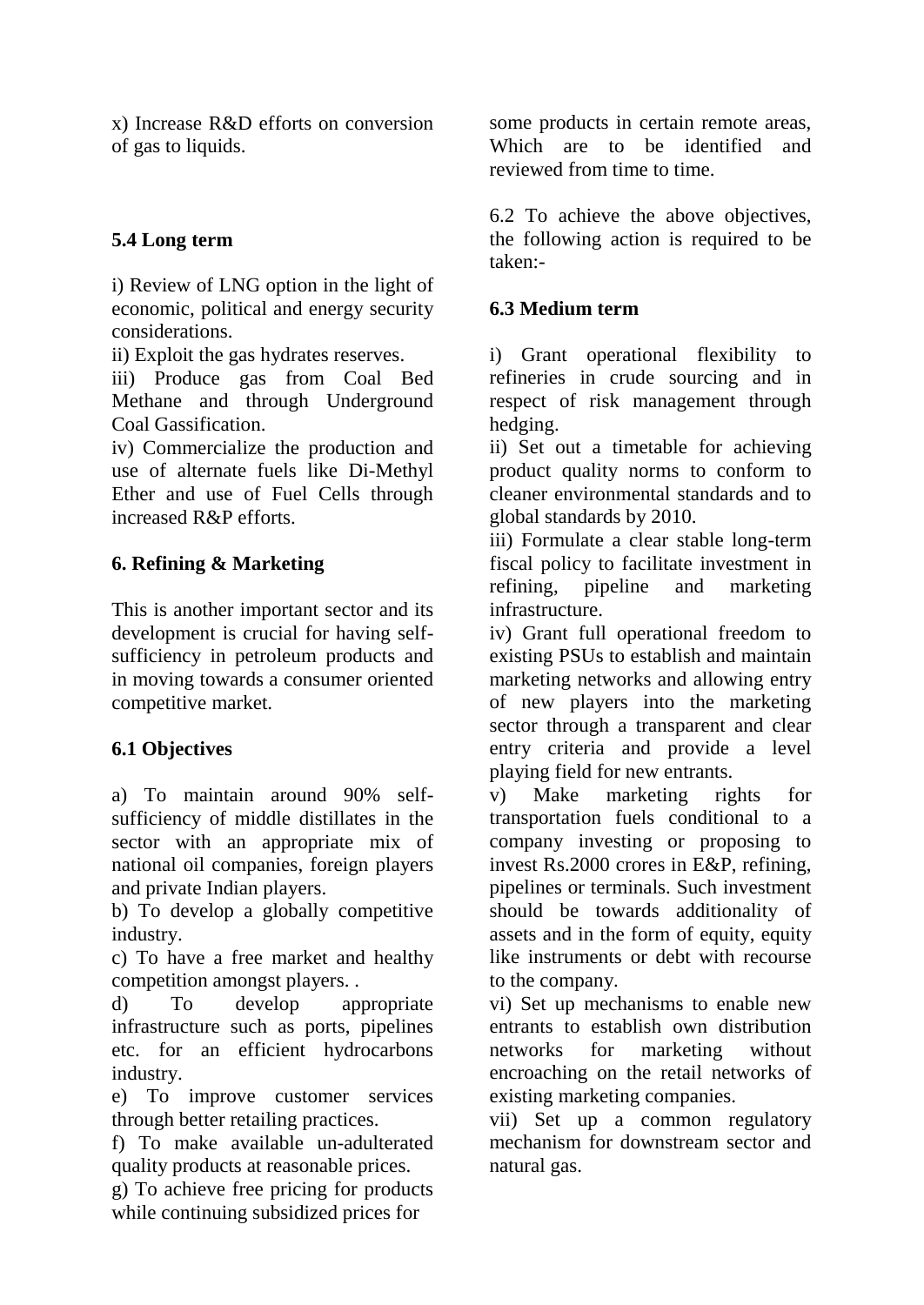Viii) To take up with the States for a uniform State level taxation on petroleum products.

ix) Provide for level tax rates for domestic products vis-a-vis imported products.

x) Increase the ceiling of Foreign Direct Investment (FDI) in refining sector from the present level of 49% to 100%.

xi) Provide a level playing field among all market participants.

# **6.4 Long term**

i) Develop an optimal transportation mix keeping in view the existing rail and port infrastructure.

ii) Develop a policy for encouragement of transportation of crude through Indian flag vessels.

iii) Develop a policy for transportation of LNG preferably through Indian flag vessels.

iv) Provide for massive capacity expansion of the refining and marketing infrastructure to be taken up. The total investment in refining sector upto 2025 is estimated at Rs.2, 50,000 crores while the same for the marketing infrastructure is estimated at Rs.1, 35,000 crores.

# **7. Tariff and Pricing**

A rational tariff and pricing policy is vital to ensure healthy growth of the hydrocarbon sector and to protect the consumers as well.

# **7.1 Objectives**

a)To provide incentives for cleaner, greener and quality fuels to promote environment friendly Hydrocarbon sector.

b) To balance the need to boost Government revenue with need to align duties with Asia - Pacific countries and moving the prices to international levels.

c) To promote new investments, by ensuring adequate protection to domestic producers.

d) To remove subsidies and cross subsidies to promote efficient and optimal utilisation of scare resources and also to eliminate adulteration.

7.2 To achieve the above objectives the following actions are required to be taken.

## **7.3 Medium term**

i) Phase out existing subsidies as early as possible.

ii) Set up a Group of Experts to determine appropriate levels of tariffs and duties for introduction in a phased manner as early as possible.

iii) Transfer freight subsidy on supplies to far flung areas and subsidies on products to fiscal Budget. Necessity for concession is to maintain the supply line to hilly and remote areas, after decontrol of marketing.

iv) Increase linkage of consumer price of natural gas from current level of 75% fuel oil (FO) import parity to near 100%.

## **8. Restructuring and Disinvestment**

## **8.1 Objective**

The core objective of industrial restructuring is to maintain long-term profitability and strengthen competitive edge of the concerned companies in the context of changes in market forces and also to ensure that the consumers benefit by the restructuring.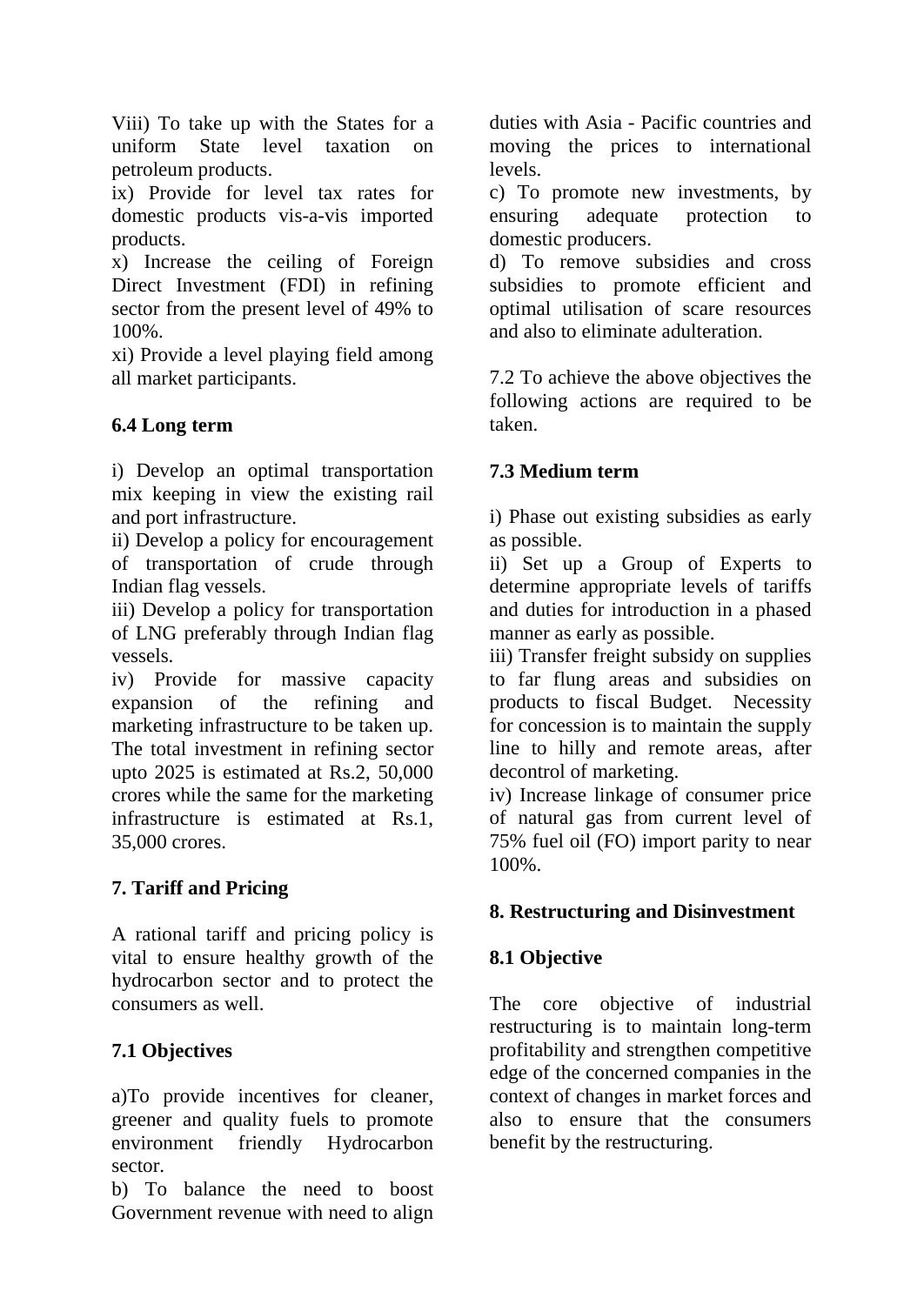8.2 To achieve the above objectives the following actions are required to be taken.

## **8.3 Medium term**

The following sequence needs to be followed:-

i) Announce policy in regard to specific public sector enterprises in alignment with the overall disinvestment policy of the Government.

ii) Complete the internal restructuring of oil PSUs, making full use of information technology.

iii) Implement proposals of mergers and alliances of oil PSUs with the objective of enhancing shareholder value.

iv) Disinvest in a phased manner in oil PSUs down to appropriate level to realise best shareholder value.

## **9. Conclusion**

The Hydrocarbon Vision articulated in this report has to be converted into prioritized action agenda for implementation in the medium and long term. In brief, the main thrust of the activities would be:-

a) Focus on oil security through intensification of, exploration efforts and achievement of 100% coverage of unexplored basins in a time bound manner to enhance domestic availability of oil and gas.

b) Secure acreages in identified countries having high attractiveness for ensuring sustainable long term supplies.

c) Pursue projects to meet the deficit in demand and supply of natural gas, and facilitate availability of LNG.

d) Maintain adequate levels of selfsufficiency in refining (90% of consumption of middle distillates).

e) Establish adequate strategic storage of crude and petroleum products in different locations.

f) Create additional infrastructure for distribution and marketing of oil and gas.

g) Open up the hydrocarbon market so that there is free and fair competition, between public sector enterprises, private companies and other international players.

h) Create a policy framework for cleaner and greener fuels.

i) Have a rational tariff and pricing policy, which would ensure the consumer getting the petroleum products at the most reasonable prices and requisite quality, eliminating adulteration.

j) Announce a long-term fiscal policy to attract required investments in the hydrocarbon sector.

k) Restructure the oil sector PSUs with the objective of enhancing shareholder value and disinvest in a phased manner in all the oil sector PSUs.

l) To develop regulatory and legislative framework for providing oil/gas security 'for the country.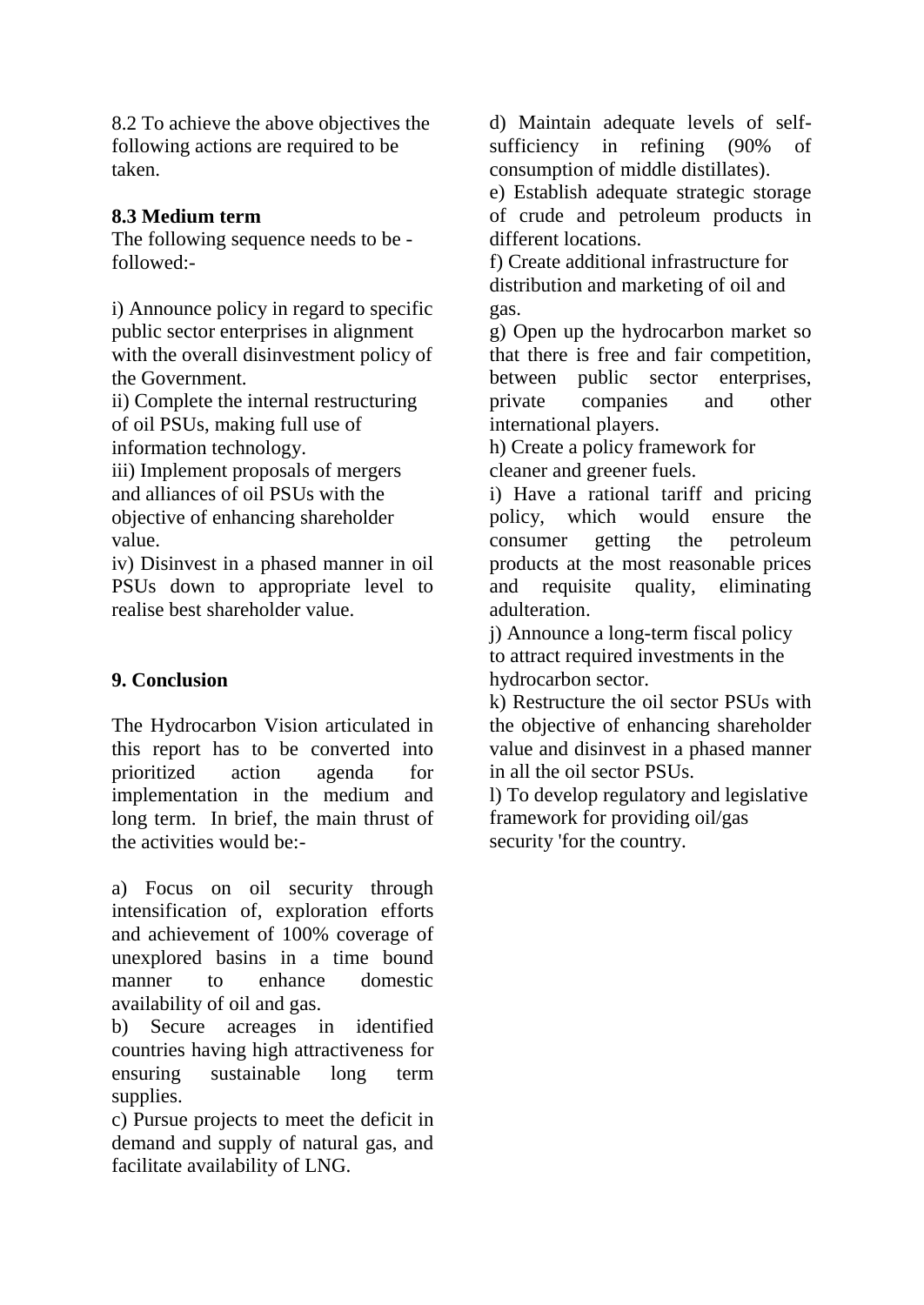### **Annexure-I**

| Year    | Coal | Oil | Gas | <b>Hydel</b>     | <b>Nuclear</b> |
|---------|------|-----|-----|------------------|----------------|
| 1997-98 | 55   | 35  | 7   | $\overline{2}$   |                |
| 2001-02 | 50   | 32  | 15  | $\overline{2}$   |                |
| 2006-07 | 50   | 32  | 15  | $\overline{2}$   |                |
| 2010-11 | 53   | 30  | 14  | $\boldsymbol{2}$ |                |
| 2024-25 | 50   | 25  | 20  | $\overline{2}$   | 3              |

## **Share of future energy supply in India (%)**

Source: Upto 2011 from Technical Note on Energy, Planning Commission, Govt. of India (1998-99). Beyond this period the figures have been extrapolated.

**Share of hydel energy remains constant considering the planned capacity addition upto 2012 and projected at the same level upto 2025.** 

## **Annexure-II Per capita Energy consumption in minion tonnes of oil equivalent (MTOE)**

| Country/Region             | 1987 | 1997 |
|----------------------------|------|------|
| World                      | 1.5  | 1.5  |
| India                      | 0.2  | 0.3  |
| <b>China</b>               | 0.6  | 0.7  |
| <b>North America</b>       | 5.8  | 6.3  |
| <b>Europe</b>              | 3.1  | 3.1  |
| <b>Former Soviet Union</b> | 4.7  | 3.2  |
| <b>Rest of the World</b>   | 0.6  | 0.7  |

Source: British Petroleum Statisitcs-1998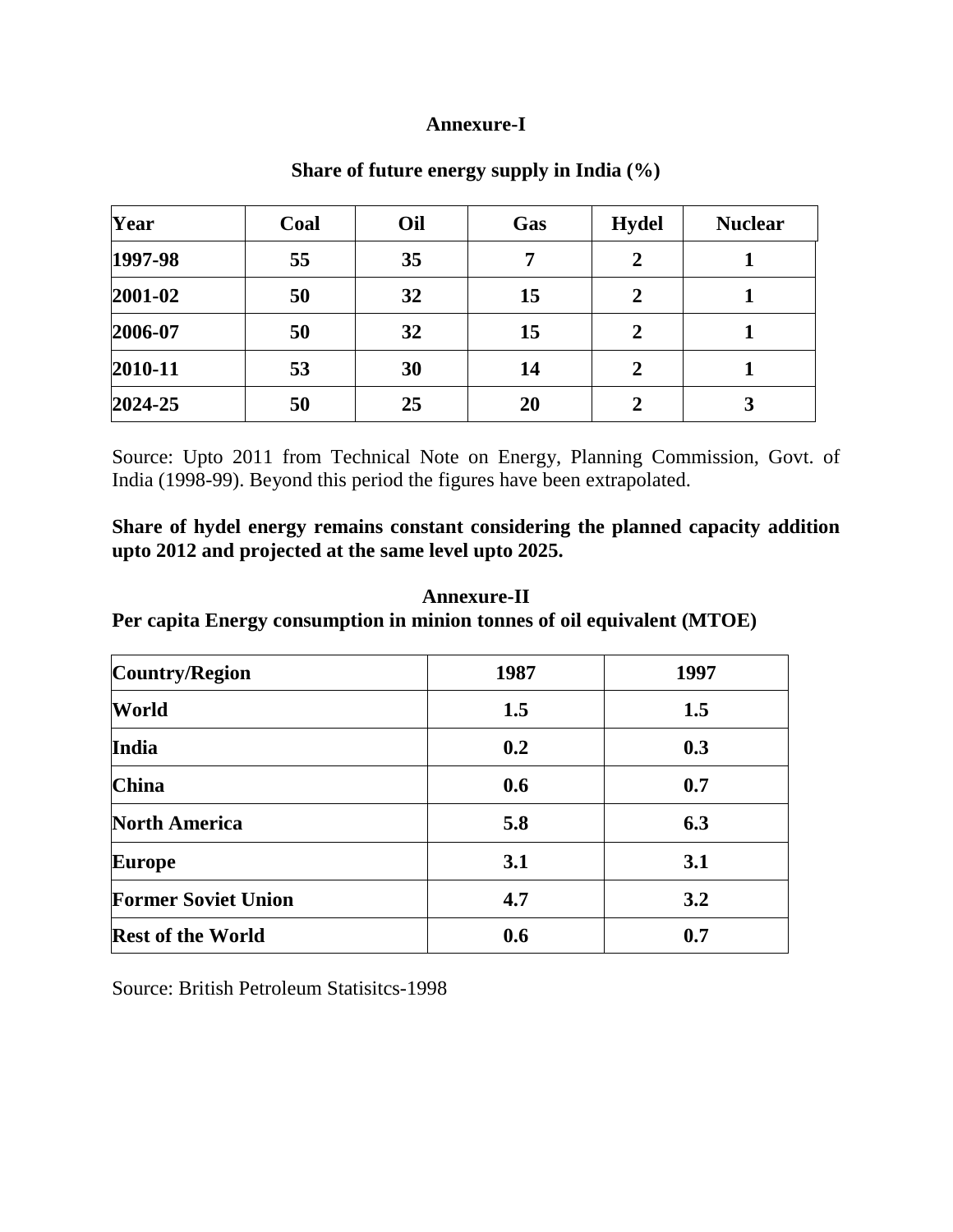## **Annexure-III**

# **Per capita consumption of Energy vis-à-vis Hydrocarbons**

**(in Kg of oil equivalent)** 

| <b>Country/Region</b> | <b>Primary Energy</b> | <b>Hydro-Carbons</b> |
|-----------------------|-----------------------|----------------------|
| World                 | 1454                  | 927                  |
| India                 | 285                   | 113                  |
| China                 | 688                   | 169                  |
| <b>Pakistan</b>       | 264                   | 231                  |
| <b>Bangladesh</b>     | 81                    | 80                   |
| <b>Japan</b>          | 3962                  | 2520                 |
| U.K.                  | 3856                  | 2719                 |
| <b>Germany</b>        | 4102                  | 2539                 |

Source: British Petroleum. Statistics - 1998